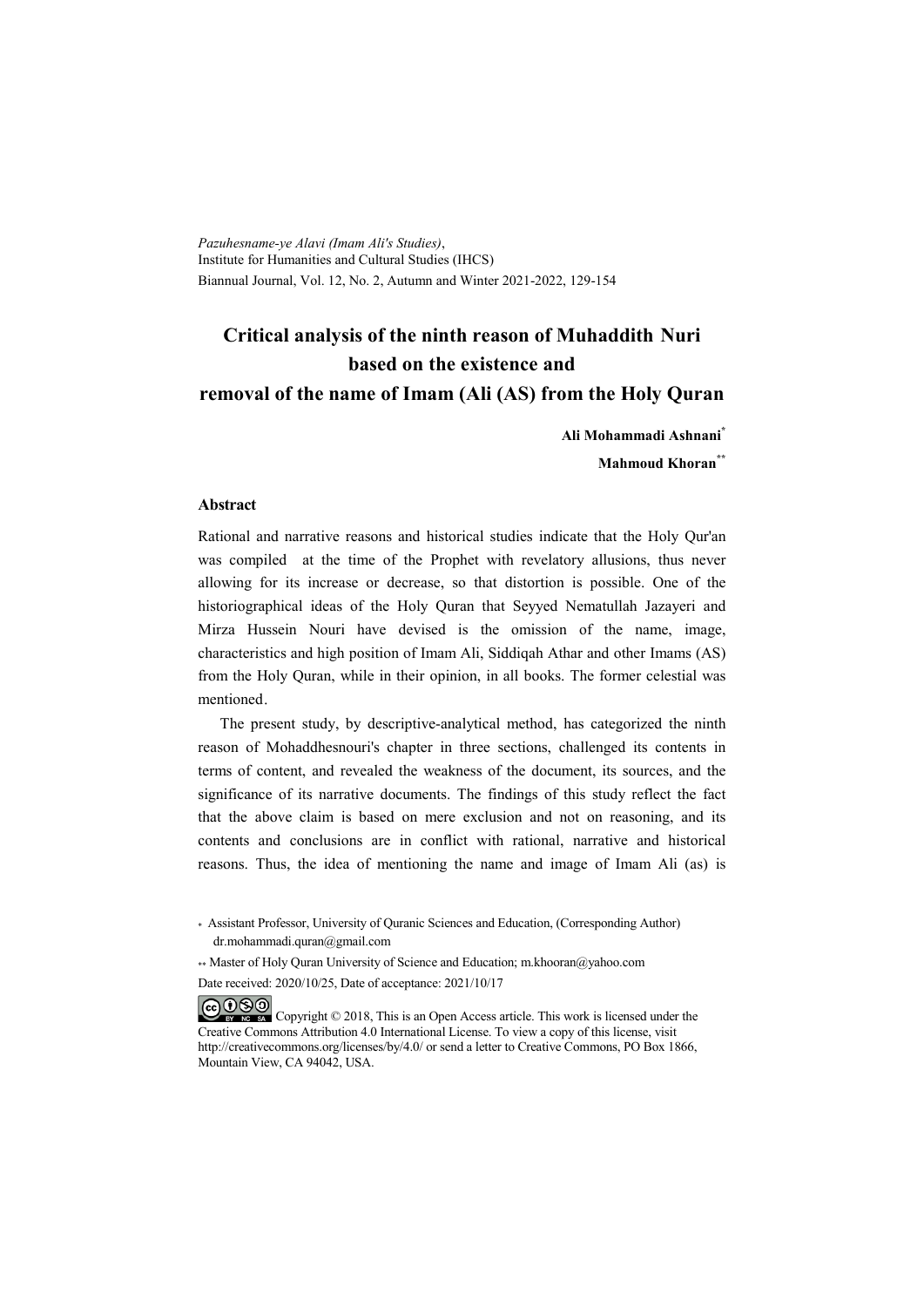inconsistent with the style of expression of the Qur'an and does not agree with the tradition of the divine test. Accordingly, quoting the narrations in which the name of Imam Ali (as) is mentioned in the position of explaining the verses of the Qur'an, never indicates the removal of that Imam's name from the text of the words of the Qur'an; Rather, it refers to interpretation, expression of dignity, cause of revelation, presentation of examples, elaboration or interpretation of verses, and the Holy Qur'an has never been deficient in the period after the death of the Prophet (PBUH.(

**Keywords:** The Infallibility of the Qur'an, Faslo al-Khattab, Muhaddith nunuri, Imam Ali (AS), Collection of the Holy Quran**.**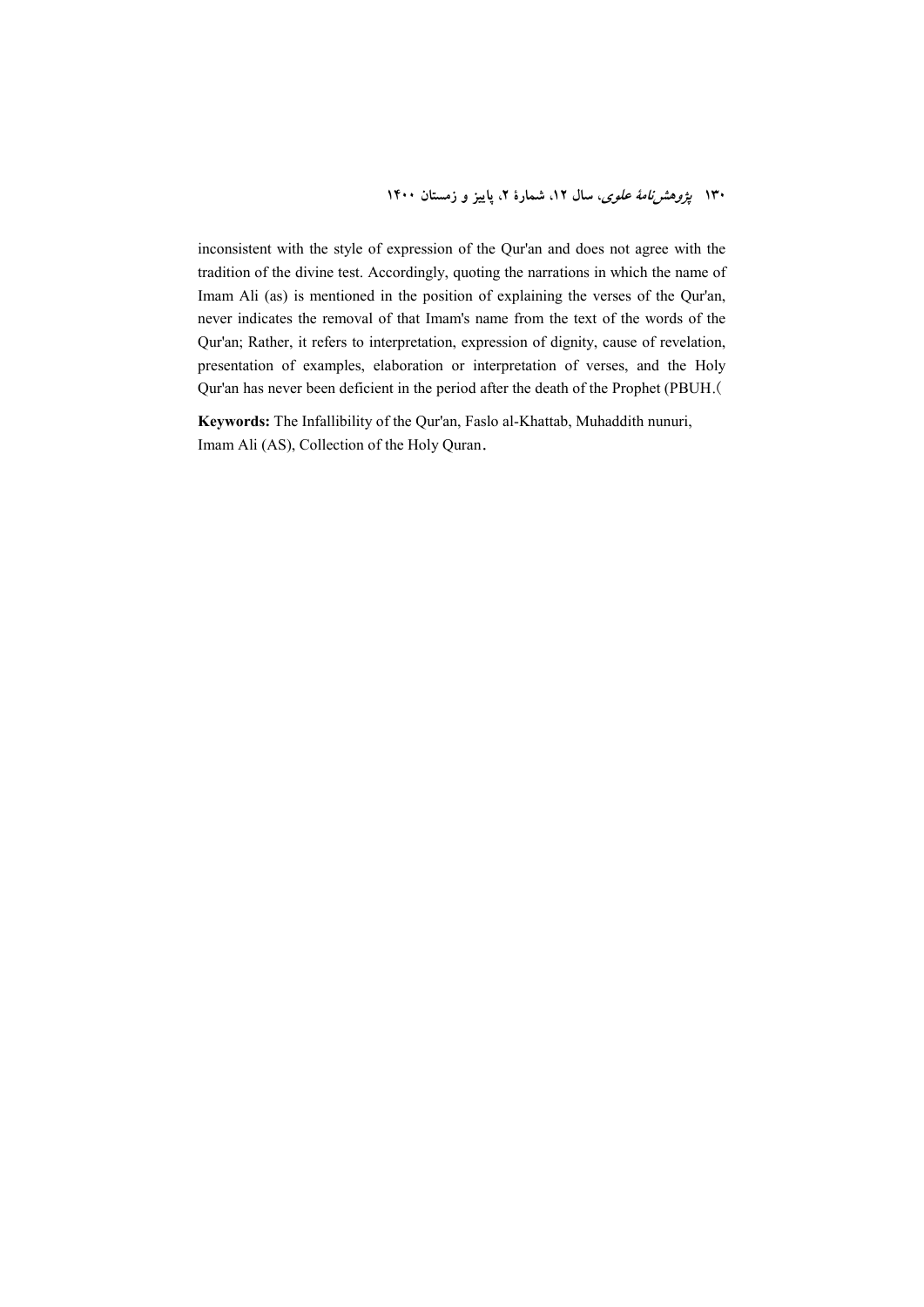*پژوهشنامهٔ علوی*، پژوهشگاه علوم انسانی و مطالعات فرهنگی دوفصلiاههٔ علمی (مقالهٔ علمی ــ پژوهشی)، سال ۱۲، شمارهٔ ۲، پاییز و زمستان ۱۴۰۰، ۱۳۱ ـ ۱۵۴

# تحليل انتقادي دليل نهم محدث نوري ميني بر وجود و حذف نام امام علي(ع) از قرآن کريم

على محمدي أشناني \* محمود خوران\*\*

#### حكىدە

دلایل عقلی و نقلی و مطالعات تاریخی، نشانگر آن است که قرآنکریم، در زمان پیـامبر و بــا .<br>اشارتهای وحیانی، جمع و تدوین شده بود، بدینسان هرگز مجالی برای کاسـتی و فزونــی در آن، فراهم نیامد، تا تحریف ممکن باشد. یکی از انگارههای تاریخنگاشتی قرآنکـریم کـه سید نعمتالله جزائری و میرزا حسین نوری به اَن تفوّه کردهاند، حذف نام، شمایل، ویژگــی و جايگاه والاي امامءلي، صديقهٔ اطهر و ديگر امامان(ع) از قــر آنکــريـم اســت در حــالي کــه بهگمان آنها، در همه کتب اّسمانی پیشین، ذکر شده بود.

يژوههٔ پيش رو، با روش توصيفي تحليلي، دليل نهم كتاب فصل(لخطاب محـدثـنوري را در سه بخش دسته بندی نموده، مطالب آن را از نظر محتوایی به چالش کشـیده و ضـعف سند، منابع و دلالت مستندات روایی آن را آشکار کرده است. یافتههـای ایــن پــژوهش ایــن واقعیت را بازنمایانده است که ادعای فوق، بر صرف استبعاد و نه بر استدلال، بنیـان یافتــه و مفاد و نتیجهگیری آن، با دلایل عقلی، نقلی و تاریخی، تعارض دارد. بدینسان انگارهٔ ذکر نـام و شمایل امام علی(ع)، با سبک بیان قرآن، ناسازگار و با سنتِ أزمون الهی نیز توافقی نــدارد. بر این اساس، استناد به روایاتی که در مقام تبیین آیات قرآن، نـام امـام علـی(ع) ذکـر شــده،

\* استادیار، دانشگاه علوم و معارف قرآن کریم، دانشکدهٔ علوم قرآنی، تهران (نویسندهٔ مسئول)،

dr.mohammadi.quran@gmail.com \*\* کارشناسی ارشد، دانشگاه علوم و معارف قر آن کریم، m.khooran@yahoo.com تاريخ دريافت: ۰۸/۰۴/۱۳۹۹/۰۸/۰۴، تاريخ پذيرش: ۱۴۰۰/۰۷/۲۵

COOO www.com/Copyright © 2018, This is an Open Access article distributed under the terms of the Creative Commons Attribution 4.0 International, which permits others to download this work, share it with others and Adapt the material for any purpose.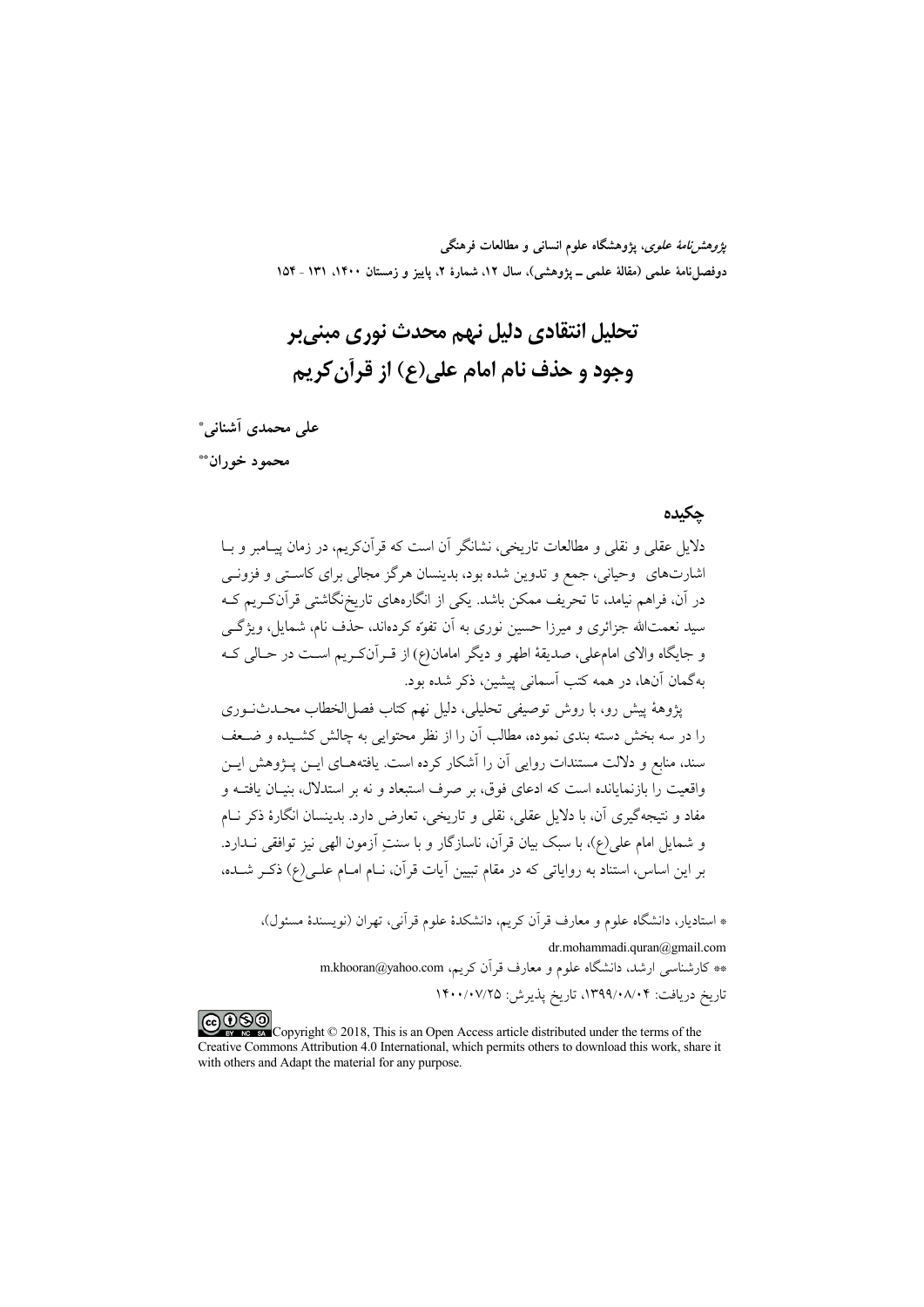۱۳۲ پ*ژوهشرنامهٔ علوی*، سال ۱۲، شمارهٔ ۲، پاییز و زمستان ۱۴۰۰

هرگز بیانگر حذف نام آن حضـرت از مـتن الفـاظ قـرآن نیسـت؛ بلکـه اشـاره بــه تفسـیر، بیان شأن، سبب نزول، ارایه مصداق، جری و تطبیــق و یــا تأویــل آیــات مــیباشــد و هرگــز قرآنکریم، در دوران پس از رحلت پیامبر(ص)، کاستی نیافته است. كليدواژهها: تحريف نايذيري قـر أن، فصـل الخطـاب، محـدّث نـوري، امـامعلـي(ع)، جمـع قر اَنكريم.

۱. مقدمه و بیان مسئله

عالمان پیشین و متأخر شیعه اعم از اصولی ها و اهل حدیث، نیز علمای اهل سنت، بــه دلایــل عقلي، نقلي تاريخي و به طور اجماع، قائل به عدمتحريف قرآنکريم مي باشند، امــا برخــي از اخباریون شیعه و حشویهٔ اهل سنت و….، به انگاره تحریف به کاستی اشاره کرده بودند، ولـَّـی سیّد نعمـتالله جزایـري(١٠٥٠–١١١٢) بـه صـراحت و پـس از وي، ميـرزا حسـين نـوري (١٢٥۴-١٣٢٠ق) به تفصيل، با نگارش كتاب «فصل الخطاب في تحريف كتـاب ربالاربــاب» به انگیزهٔ دفاع از وجود نام ائمّه و به ویژه امامعلـی(ع) در قـرآن و در پاسـخ پرسـش فـردی مجهول|لهويّه از هند، پنداره تحريف بهكاستي قرآن را دنبال كـرد. ايــن انگــاره، بــا رد و نقــد بسیار زیادی مواجه گشت و محدث نوری، در پاسخ، متمّمی بر کتاب پیشین خود نوشـت و با این که علمـای شـیعه، ادعـای نادرسـت وی در خصـوص تحریـف قـرآن را بـه شـلـت ردّ نمودند، اما مخالفان مذهبی متعصّب، همواره شیعه را به اعتقاد به تحریف، متهم مــیکننــد. (مرتضى عاملى، ١٣٧۵، ص ٢٠٠).

محدثنوری در فصل|لخطاب، پس از بیان سه مقدمه، دوازده دلیل، بـرای اثبــات انگــاره تحريف به كاستي ارايه نموده و در دليل نهم، بر موضوع حـذف نــام و فضــائل امــام،طــي و دیگر امامان اهل بیت از قرآنکریم، تمرکز نموده و با استناد بــه روایــاتی، ادعــای اســقاط نــام امامعلی و دیگر امامان اهل بیت(ع) از قرآن را به هنگام جمع پس از رحلت پیـامبراکرم(ص)، يا به هنگام توحيدِ مصاحف در زمان خلافت عثمان را مطرح ساخته اسـت. (نـوري، بـيتـا،  $(Y \cdot \Lambda - \Lambda Y)$ 

با عنایت به اسـتناد برخــي از گرايشــات اخبارگرايــان معاصـر بــه ايــن گونــه روايــات و ضرورت بررسی علمی این انگاره و لزوم گونهشناسی روایات مورد اسـتناد، ایــن پژوهــه بــا روش توصیفی تحلیلی، نخست با اَوردن سخن جزایری به عنـوان پیشـینه، مـتن دلیـل نهـم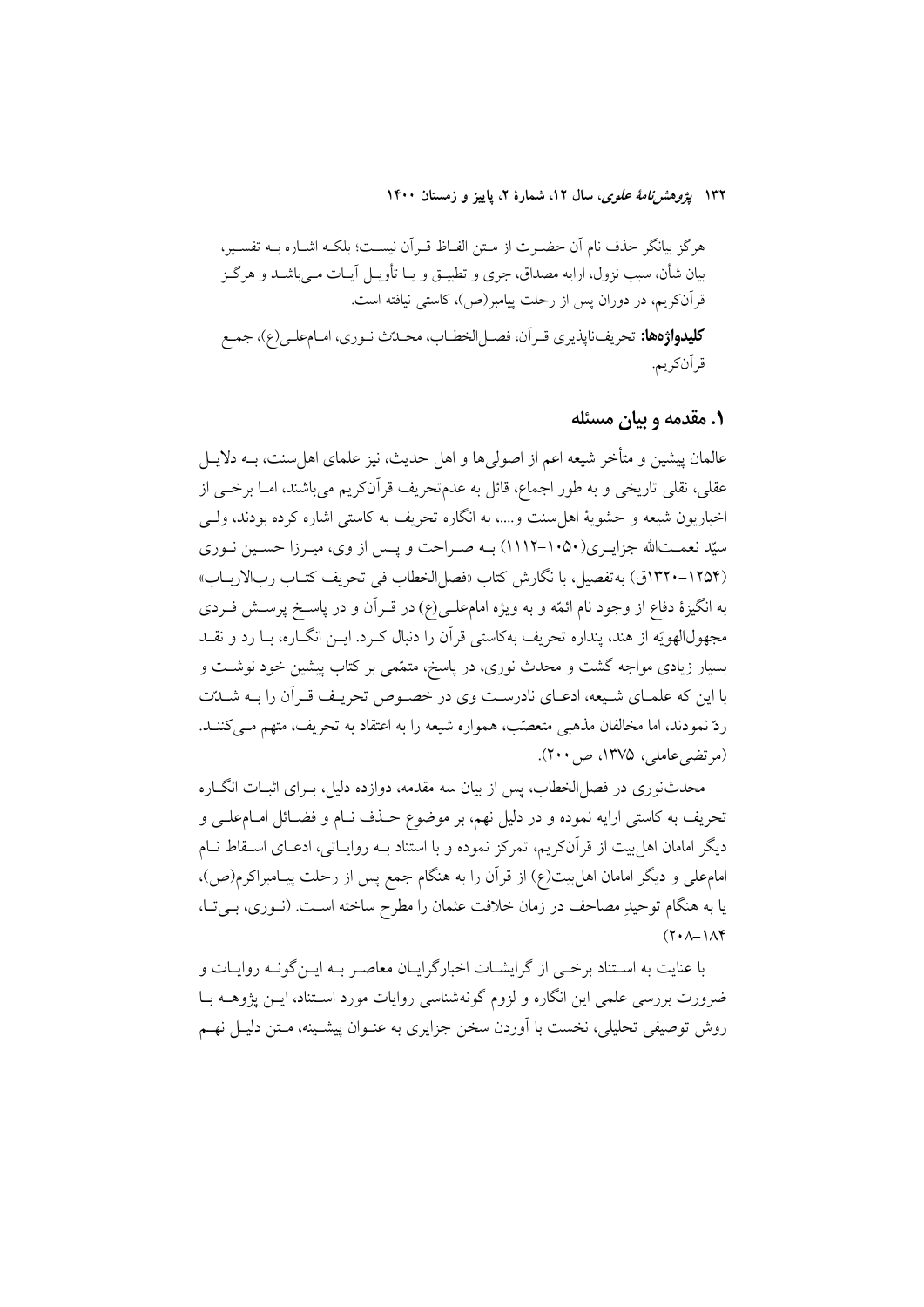تحليل انتقادي دليل نهم محدث … (علمي محمدي اَشناني و محمود خوران) ١٣٣

محدثنوری را ذکر و آن را مورد بررسی و نقد قرار خواهد داد. سپس دلایل عـدمذکـر نــام علمی و سایر اهل بیت(ع) در قرآن را، پیش رو می نهد.

۲. پیشینهشناسی عدمذکر نام و نقد انگارهٔ تحریف

از نظر پیشینه شناسبی، اولـین کسـی کـه بحـث عـدم(کـر نـام را بـه عنـوان یـک چـالش، مطرح نموده، معاویه ابــن ابــیســفیان اســت کــه در نامــهای بــه امــام،علــی(ع)، آن را چنــین نگاشته است؛ فَأَخْبرنَّا مَا فَضْلُ قَرَابَتِکَ وَ مَا فَضْلُ حَقِّکَ وَ أَيْـنَ وَجَــدْتَ اسْــمَکَ فِــى كِتَــابالله (مجلسـي، ١٩٨٣م، ١٣٨/٣٣) مجلسـي بــه نقــل از الغــارات ابــراهيم بــن محمــد الثقفــي؛ (تلخيص|لغارات، ١، ١٩٥–٢٠٣) مي گويد اين مساله در يارهاي از روايات كعـبالاحبـار نيـز یافت می شود که محدث نوری بـه اَن نیــز اســتناد جســته است.(مجلســی،۱۹۸۳،ج۳۶۲/۲۶. نوری، بی تا،۱۸۴). پس از وی، پرسش علت عدمذکر نام امامعلی، با امامان اهـل بیــت(ع) نیــز مطرح می شده و همانند صحیحهٔ ابوبصیر از امامصادق(ع) (کلینــی، ۱۳۸۷، ۴۵/۲–۴۰) پاســخ می یافته است. این شبهه در مقام منـاظره از ســوی ابــنقیــب عباســی در بغــداد در حضــور عضدالدوله دیلمی نیـز طـرح شـده کـه شـیخمفیـد بـه اختصـار بـدان پاسـخ گفتـه اسـت. (شوشتري،١٣٧٧، ج (٣/١، رحيم زاده؛ نهاوندي، شـمارة ۴۱). همچنـين ابـنتيميـه در كتـاب منهاج السنه خويش به طور ضمني متعرض اين بحث شده است. (ابن تيميـه،١۴٠۶، ١۶۵/۴ و ٣٣٠/٥ و١٥٢/٣-١٧٢). در سـدههـاي اخيـر توسـط محـدثجزائـري (جزايـري، الانـوار النعمانيه، ٩٧/١-٩٨ ؛ همو، منبع الحيات،۶۷- ٧٠) و محـدثنوري (نـوري، بـيتـا، ١٨۴-۲۰۸)، با انگاره تحریف بهکاستی، مورد پاسخگویی تفصیلی قـرار گرفتـه و اخیـرا در فضـای مجازی و شبکههای ماهوارمای، برجستهسازی و از سوی فرقهٔ وهابیت، ترویج می شود.

يس از انتشار كتاب فصل|لخطــاب، محققــان بســياري در ردّ يــا نقــد انگــاره تحريــف و مطالب اّن کتاب، قلم زدهاند که برخی از مهمترین این کتب عبارتند از: کشـف الارتیــاب فــی عدم تحريف (معرب تهراني)، حفظ الكتاب الشريف عن شـبهة القــول بــالتحريف (هبــهٔ الــدين شهرستاني)، تنزيه التنزيل (حكيم خسرواني)، البيان (آيتالله خويبي) در البيــان، صــيانة القــران عن التحريف(آيتالله معرفت)، القران الكريم في روايات المدرستين(علامــهٔ عســگري)، اكذوبــة تحريف القران بين الشيعة والسنة(رسـول جعفريــان)، درسـنامه تحريـف نايــذيري و تحريـف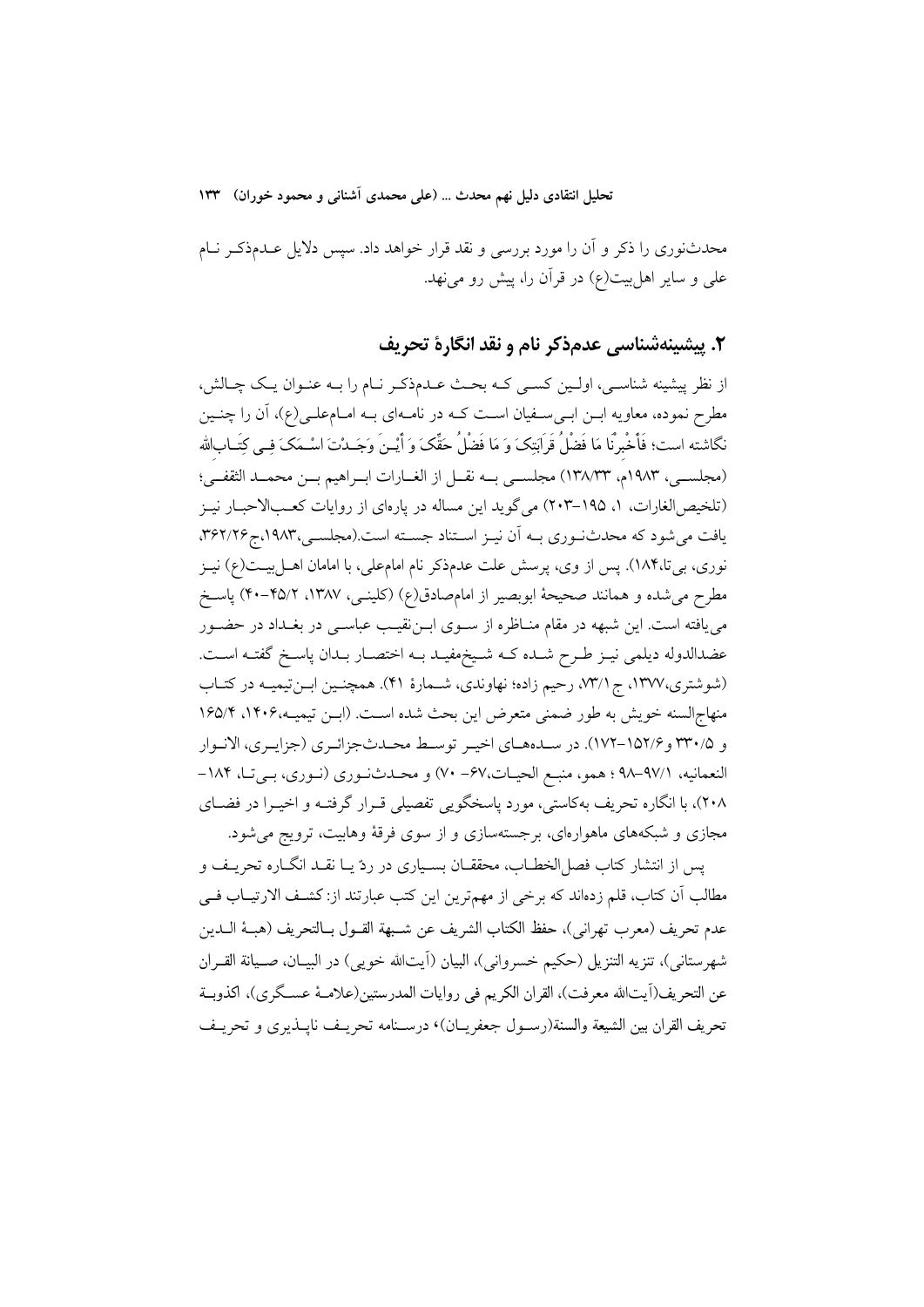۱۳۴ پژ*وهشرنامهٔ علوی*، سال ۱۲، شمارهٔ ۲، پاییز و زمستان ۱۴۰۰

نایافتگی قرآنکریم(علی محمّدی آشنانی). در این کتب، پایان نامهها و مقالات، به طور کلـی، مدعاى فصل الخطاب مورد نقد قرار گرفتــه اســت. البتــه در پايــانiامــه محمــود خــوران، بــا راهنمایی علـی محمـدي اَشـناني، نيـز در چنـدين مقالـه، بـه ابعـادي ازيـن بحـث پرداختـه شده است؛ از جمله رستگار و پور برات، سید محمد تقی موسوی کراماتی، محمـد عباســی، سيد جواد حسيني. محمدهاشم خان، مطالب كلي نقد تحريف و در كتب و نگاشتههـايي بــه موضوع عدمذکر نام ائمه(ع) در قرآن، توسط امامخمینی (بیتا،١١١- ١١٣)، علامـهٔ عسـگری (۱۳۸۶، ج ۱۳۷۸/۳)، آیستالله خسویی،۱۳۹۴، ۲۵۰ و ۳۱۷)، سسیدجعفر مرتضسی عساملی (۱۳۷۷، ۲۰۰)، جعفر سبحانی (۱۳۸۵، ۲۹۳)، نیز در مقالهای تحت عنوان «تحلیل انتقادی دلایل دوازده گانه محدث نـوري»(پـژوهش دينـي، ش ۴۱، زمسـتان۹۹،۱۶۵–۱۸۵) در ضـمن دلایل، به دلیل نهم اشاره و در همه موارد پـیشگفتـه، تنهـا بــه پاسـخی بسـیار کوتـاه، اکتفـا شده است و در هیچٖیک از تألیفات پیشگفته، بررسی، تحلیل و نقد متن محورانه ٰ دلیل نهــم مورد بررسی قرار نگرفته است و بهتفصیل لازم،پاسخ نیافته است. مقاله پیش رو، اولا بــا نقــل سخنان محدث جزایری و متن دلیل نهم محـدث نــوری، بــه صــورت جــامع و بــهصــورت تفصیلی، به تحلیل انتقادی این انگاره پرداخته، ثانیاً افزون بر نقدهای بنـایی، بــه نقــد تحلیلــی مبنای انگاره تحریف بهکاستی، یعنــی پنــدار جمــع قــراَن در زمــان خلیفــهٔ ســوم پرداختــه و ثالثًا ضمن اشاره به ضعف سندی بسیاری از روایات، دلالت انها بر انگاره تحریف بهکاسـتی را بــهچــالش كشــيده، بــه صــورت مســتدل و مســتند، آن اضــافات را تفســيري و تــأويلي، شناسانده است.

#### ۳. ادعای پیشینی سید نعمتالله جزائری

همانگونه که گفته آمد، سیّد نعمتالله جزایری؛ یکی از اخباریــان، پـیش از محـدث نــوری، بهصراحت ادعا كرده بود: «مدح اهلبيت(ع) به تصريح و تلويح در قرآن، آمده بود، امــا پــس از رحلت پیامبر اکرم(ص)، از مصاحف حذف شد. (جزایـری، الانـوار النعمانیـه، ٩٧/١-٩٨ ؛ همو، منبع الحيـات،۶۷ –۷۰). وي در مقـام اسـتدلال بـه اخبـار و روايـات نـاظر بـه نـزول آيــهٔ اكمــال ديــن و اتمــام نعمت(المائــده ۶۷) بــه وجــود عبــارت «فــي علــيّ» و در آيــهٔ (الاعراف ١٧٢) با اضافة عبارت «و محمّد نبيكم و عليّ امامكم» استناد مـ يكنـد. (جزايـري، الانوار النعمانيه، ٢٧٧/١، منبع|لحيات، ۶۷ – ٧٠). بدينسان محدثجزايري با استناد به روايــاتي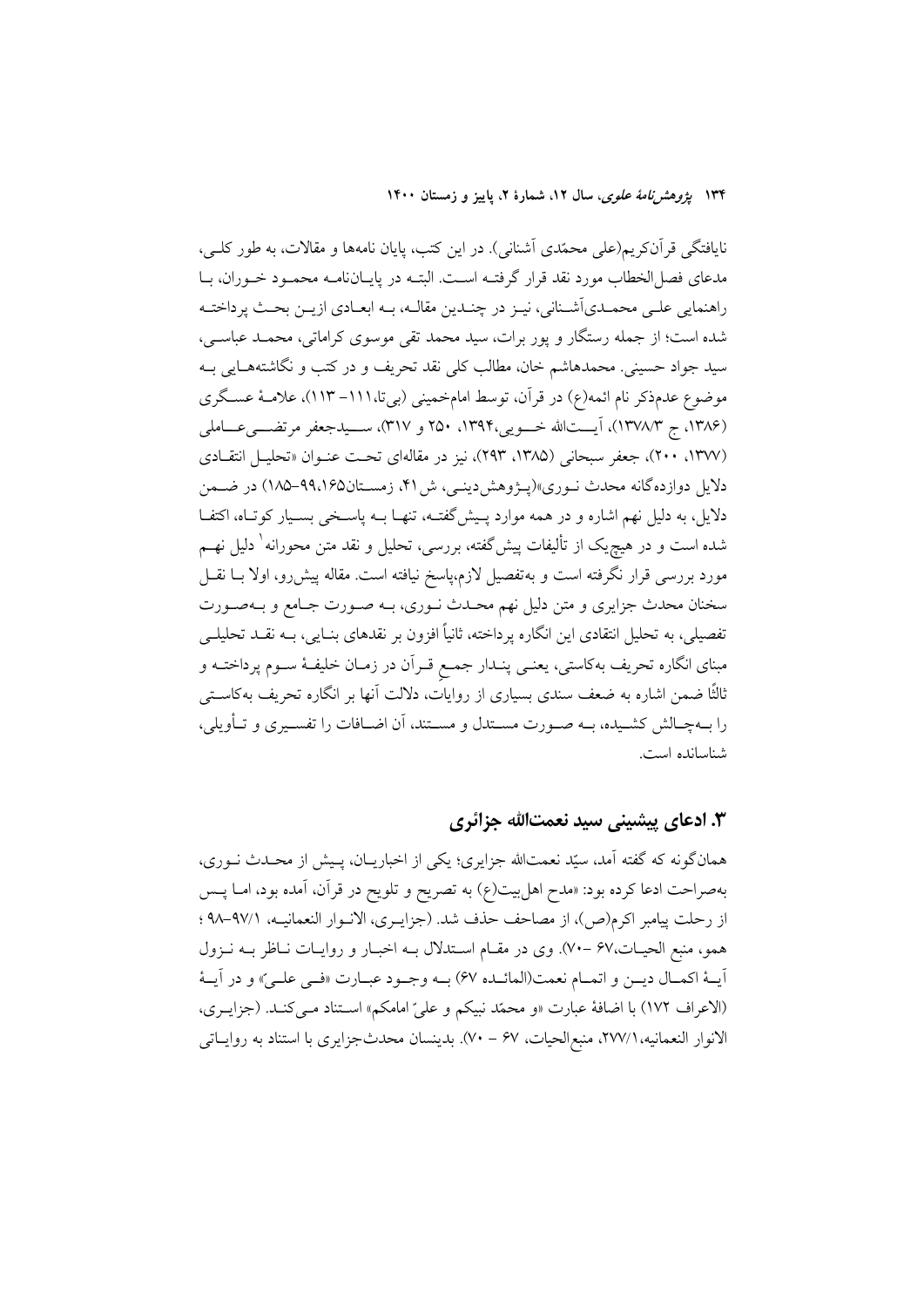تحلیل انتقادی دلیل نهم محدث … (علمی محمدی اَشنانی و محمود خوران) ۱۳۵

مبني بر قرائت با اضافة نام على(ع)، برخمي أيـات همچـون أيــهٔ اكمـال دين(مائــده،۶۷) يــا أيه ولايت و اشاره به درج اين اضـافات در مصـاحف برخـي صـحابه، ينـداره تحريـف بــه كاستي و حذف نام أن حضرت از أيات را ارايه نمود.

### ۴. بررسی انتقادی سخن جزایری

پژوهش ها نشانگر آن است که روایات مورد استناد، از اخبار آحاد اسـت کــه اولاً اســتناد بــه این گونه روایات آحاد، در اثبات ایـن گونـه مـوارد و ادعـای آنهـا، كـافی نیسـت. (سـبحانی تبریزی، ۱۳۸۸،ج ۱۶۵/۲). ثانیاً بیشتر این روایات، دچـار ضـعف سـند و دلالـت بــوده و از منابع نامعتبر، نقل شده است. ثالثاً این انگاره از بی دقتی در این نکته اساسی، برخاسـته اسـت که گزارش روایات صحیح نقل شده در این مورد نیز، بیانگر متن قرآن نبوده تــا تحریــف بــه كاستى رخ دهد؛ بلكه برابر اَيات ﴿إِنَّ عَلَيْنَا جَمْعَهُ و قُرْآنَهُ فَإِذَا قَرَأَنَاهُ فَاتَّبِعْ قُرْآنَــهُ ثُــمِّ إِنَّ عَلَيْنَــا بَيَانَهُ﴾ (قيامت، ١٧ و ١٨و ١٩)، پيامبر گرامي اسلام(ص)، تبيين أيات را نيز به وسـيله وحـي الهی دریافت می نموده و مطالبی که برای مردم و صـحابه بـاز مـی گفتـه، بـهتصـریح قـراَن. براساس همينگونه وحـي تبيينـي الهـي بـوده اسـت: ﴿وَ مـا يَنْطِـقُ عَـنِ الْهَـوِي إِنْ هُـوَ إِلَّــا وَحْيٌ يُوحِيُّ لِمَنْ (نجم/٣-۴) برابر فرموده خود پيامبر اكرم(ص)، «اقراء و تبيين الهي»، عبلاوه ببر لفظ، بيان و تفسير قرآن را نيز در بر داشته است: «اَگاه باشيد كه به مــن قــراَن و حقــايقى بــه ماننـد آن، داده شـده اسـت.» (ابـوداود،ج ٣٩٢/٢) بدينسـان آن تبيـينهـا، قطعـا جـزء مـتن قرآن نيست و لذا اصطلاحاً «وحي تبييني» يا «تفسير تنزيلـي» ناميــده مــيشــود؛ «چــون واژه تنزیل، علاوه بر لفظ قرآن می تواند در مورد تفسیر قرآن و حدیث قدس<sub>می</sub> نیــز بــه کــار رود.» (مرتضى عاملى، ٢٥٢).

مطالعات تاریخ گذاری قرآن در مورد نگارش قرآن، نیـز نشــانگر آن اســت کــه برخــی از اصحاب، بخشهایی از این تفسیر را همراه آیات در مصاحف خویش نگاشتهانـد. (سـیوطی، ۱۴۱۴، ج ۷۷/۱ ؛ ابنجرزي، ج ۳۲/۱؛ مرتضي عـاملي،۱۳۷۷، ۱۹۲-۲۰۰). بـه عنـوان نمونـه، برابر روایات، امامعلی(ع)، تمام این تفسیر الهی را فـرا گرفتـه و آن را در مصـحف خــویش گرد آورده بود. (خـویی،۲۴۲؛- معرفـت، ۱۳۹۶، ج ۲۲۶/۱، مرتضـیءاملی، ۱۲۴). البتـه در پارهای از این موارد، ممکن است ذکر نام، از قسم تأویل بوده (کلینــی،ج ۳۱۴/۴ –۳۱۳) یــا از باب جری و تطبیق ذکر شده است. (ر. ک. بـه طباطبـایی، ۱۳۷۴، ج۱۴۶/۵). بـه هـر حـال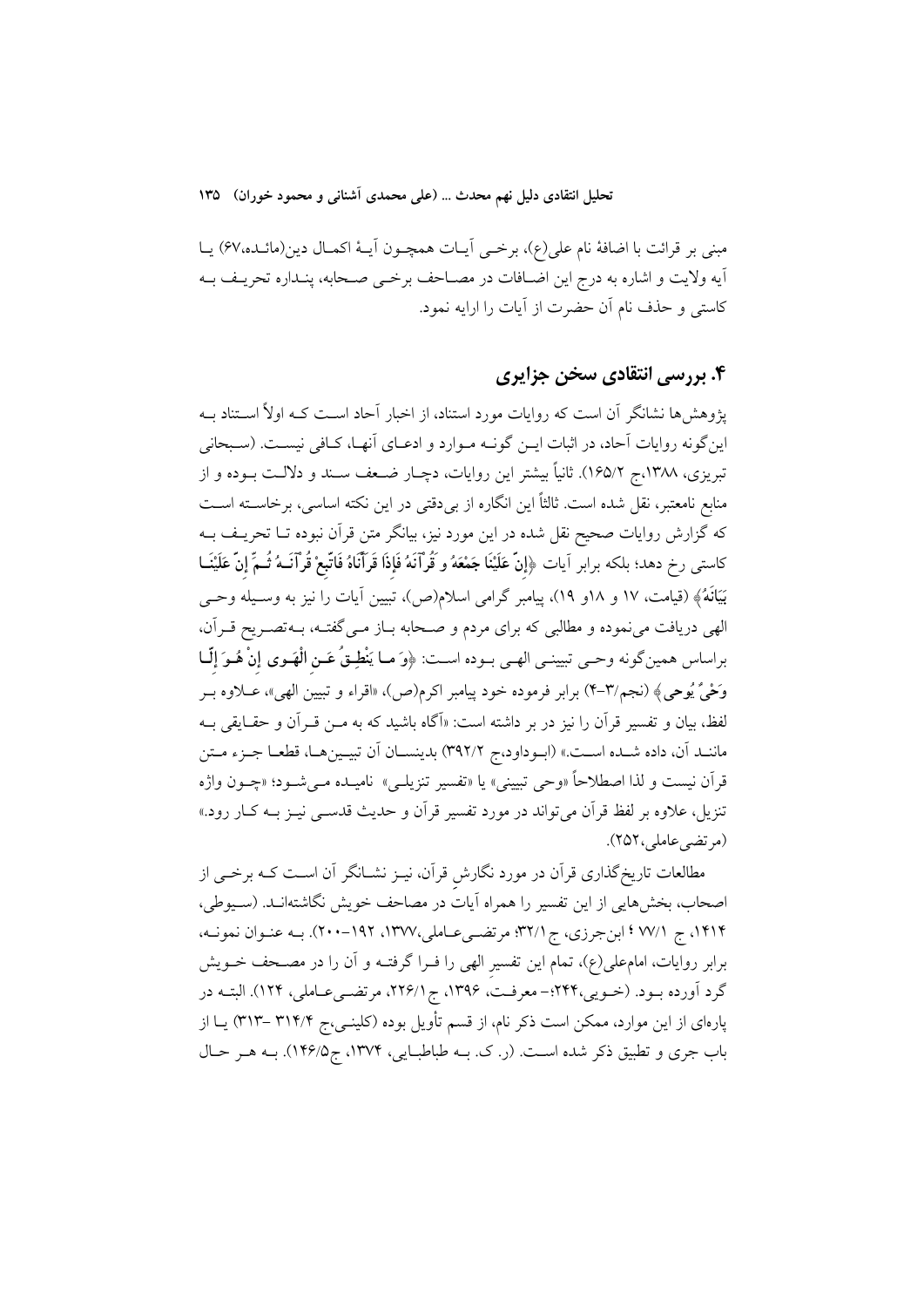۱۳۶ پژ*وهشرنامهٔ علوی*، سال ۱۲، شمارهٔ ۲، پاییز و زمستان ۱۴۰۰

«چنانچه برخی از آن اخبار [دالّ بر ذکر نام] صـحیح باشــد، مربــوط بــه تفســیر و تأویــل و تطبيق مي باشد و نه راجع به لفظ و عبارت» (سبحاني تبريزي،١٣٨٨، ج١۶۵/٢).

بر این اساس، روایات صحیحی که در منابع اهل سنت نیز آمده که آیــهٔ ۶۷ ســورهٔ مبارکــهٔ المائده در مصحف ابن مسعود، با اضافهٔ «أنّ عليّاً اميرًالمؤمنين»(سـيوطي،١۴٠۴، ج٢٩٨/٢) يــا در مصاحف ديگر بـا اضـافهٔ «فـي علـيّ» (عسـگري، ١٣٧٨، ج١٩٨/٣) نوشـته شـده، جنبـهٔ تفسیری داشته و غالباً بیانکننده بخشی از همان «تفسیر تنزیلی» بوده که صحابه از پیـامبراکرم آموخته و در مصحف خویش آورده بودند.(مرتضی عـاملی،۱۹۲،۱۳۷۷-۲۰۲). لـذا ذكـر نـام امام علي كه بعضـاً در روايـات صـحيح بـا تعـابيري چـون «هكـذا انـزل»، «كـذلك انزلـت»، «هكذا نزِّلت»، «على حَدِّه» و تعابير مشابه و يا در مصاحف برخي صحابه آمده، بدون ترديـد، جزو متن قرآن نبوده؛ بلكه از قبيل تفسير و بيان شأن و مصداق نــزول اســت.(فيض كاشــاني، ج ٥٢/١، خويبي،٣١٣، معرفت،١٣٧٩، ٢٣۶، قرطبي،ج ١/ ٨۶)

بدینسان افزون بر چالش های بنایی پیش گفته، به نظر می رسد اشکال مبنایی انگ(ه فــوق اّن است که بر دیدگاه «جمع قرآن در زمان عثمان» بنیان یافته است؛ درحالی کـه بــر اســاس آيه (إنَّ عَلَيْنَا جَمْعَهُ وَقُرْآنَهُ) (قيامت،١٧) (محمديآشناني،١٣٩٥، ١٥) نيـز بـر اســاس دلايــل نقلي و تاريخي(ر.ک. خويي، ١٣٩۴) اين انگاره غير قابل يذيرش است؛ بلکه آنچــه در زمــان عثمان اتفاق افتاده، یکسانسازی مصاحف در قرائت و کتابت بوده، نه جمع قرآن کــه امکــان كاستن، فراهم أيد.(محمدي أشناني، ١٣٩١، ٢٥)

## ۵. پیروی میرزاحسین نوری در انگارهٔ تحریف بهکاستی و حذف نام

پس از جزایری، محدثنوری پندار تحریف به کاستی و حذف نام و فضایل اهــلبیــت(ع) را دنبال و دلیل نمای نهم کتاب خود را با ذکر روایـاتی بـه ایــن مــورد، اختصــاص داده اســت. انگیزه اولیهٔ محدثنوری در تألیف این کتاب، پاسخ به فردی ناشناس از هند در زمان سـلطه بیگانگان بوده که از زیر سوال رفتن اعتقاد شیعه به علت عدم ذکر نام علی(ع) در قــرآن نــزد محدث نوري، گلايه نموده و با نمايشي ساختگي، احساسات او را تحت تأثير قرار مـيدهــد ولی برابر برخی از یافتههای سردار کبالی، بعدا معلوم میشود وی یکی از وابستگان سفارت انگلیس بوده که با هویتی جعلی، اقـدام بـه ایـن کـار کـرده است.(صـادقی تهرانـی،  $(\Upsilon \Upsilon \cdot - \Upsilon \Upsilon \Upsilon) \Upsilon$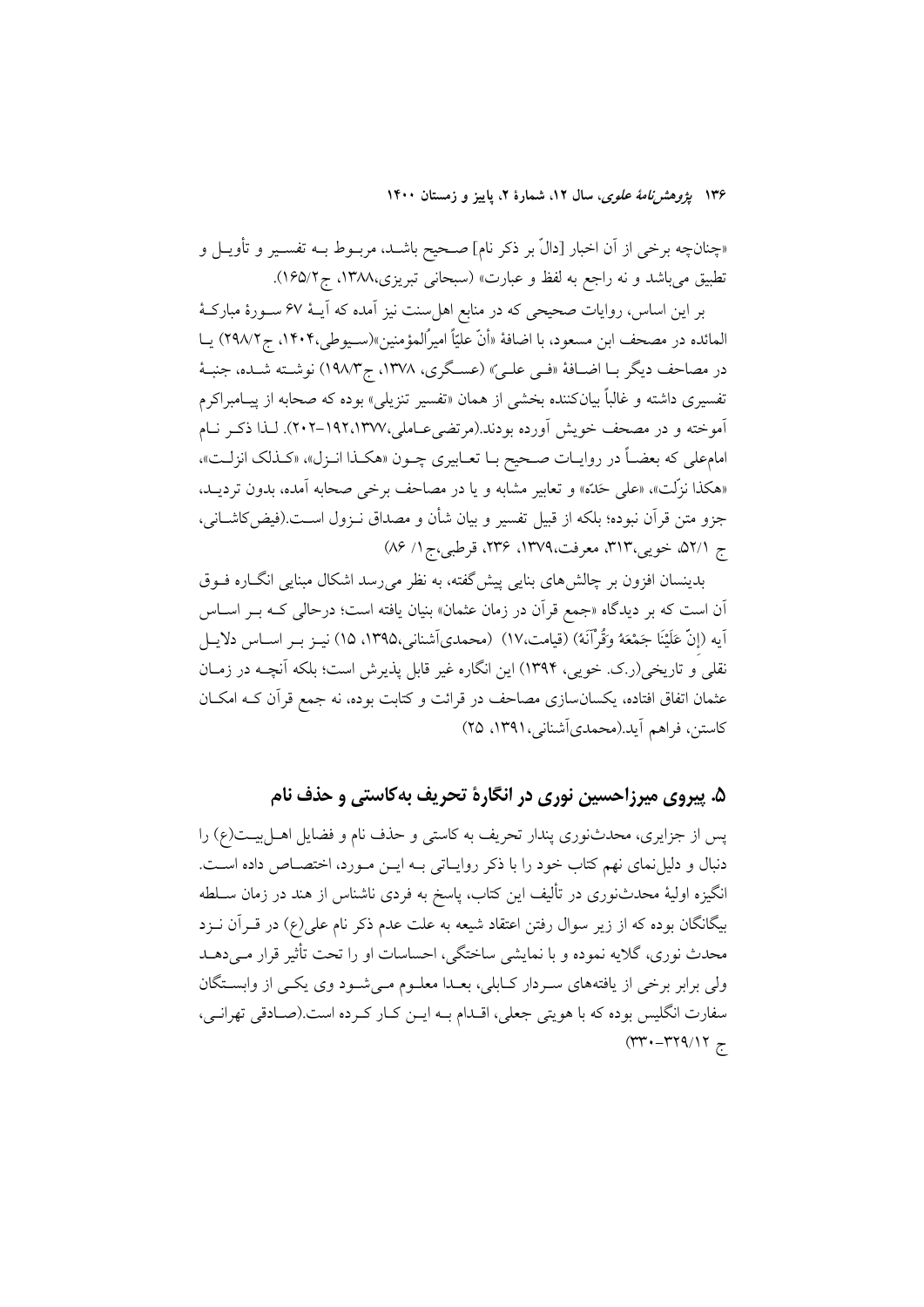تحليل انتقادي دليل نهم محدث … (علمي محمدي آشناني و محمود خوران) ١٣٧

گفتنی است نگارش و انتشار کتاب فصل|لخطاب، با نقد و اعتراض شدید عالمان شـیعی مواجه شد به گونهای که میرزای نوری مجبور شــد متمّمــی بــر آن نگاشــته و آرزو کنــد کــه كاش نام أن را «فصل|لخطاب في عدم تحريف كتاب ربالارباب» گذاشته بـود، (أقــا بـزرگ تهرانی، ج ۱۶/ ۲۳۱) ولی متاسفانه وی در آن، پنـدار پیشـین خـود را دوبـاره توجیــه نمــود. (همو، معرفت، ۱۴۱۰، ۱۰۴) نگارش و اشاعه این کتـاب، اثـرات منفـی خـود را گذاشـت و دستآویز متعصّبان و برخی از خاورشناسان، قرار گرفت.

#### ۶. متن و بخش های سه گانهٔ دلیل نهم

مطالب میرزاینوری، در دلیل نهم را می توان به سهبخش تقسـیم نمـود؛ در بخـش نخسـت، وي مي گو يد:

خداوند متعال، اسامی اوصیای خاتم پیامبران و نام دختر او حضرت صـدیقه طـاهره(ع) و پارهای از شمایل و صفات ایشان را در تمـام کتـب مبـارکی کـه بـر پیـامبران پیشـین فروفرستاده، یاد کردهاست و در آن کتب به وصی بـودن و خلافـت آنهـا و ایــن کــه آن امامان، خاتم اوصیای الهی هستند، تصریح فرموده است؛ این اقدام، یا به منظور عنایت بـه آن امتها بوده، تا به این اسامی تبرّک و از آن برای دستیابی به حوائج و رفع گرفتاریهـای خود بهره جويند و يا براي اين كه قدر و منزلت ايشان بالا بوده و خداوند خواسته تا با ذكر این اسامی، قبل از ظهور ظاهری ائمه، شأن ایشان را برجسته کـرده باشــد بـا وجـود ایــن، چگو نه شخص با انصاف می تواند احتمال دهد که خدای متعال، ذکر نام آنان در قـر آن کـه بر دیگر کتب برتری دارد و در تمامی دوران، ماندگار خواهد مانـد، غافـل مانـده باشـد؟ و خداوند، آنان را به امّت پیامبر که اشرف امم بوده و توجه خداوند به آنان بیش تر است، معرفي نكرده است؟؛ زيـرا بيـان شـأن و مرتبـه و نـام بلنـد ايشـان بـا درج صـفات و ویژگیهایشان در قرآن، آسانتر و پیداتر و در مقایسه با دیگر واجباتی که به طـور مکـرر در قرآن از آنها نام برده شده، مهم تر بوده است. (نوری، بی تا،۱۸۴)

در بخـش دوم، وي بـراي تأييـد مـدعاي خـود بـه اخبـار و روايـاتي از كعـب الاحبـار (ابن حیون، ۳۷/۱۳۸۳،۱) و سایرین تمسک جسته و شواهدی برای ذکر نام اهـل بیـت(ع) در كتب اسفار خمسه يا تورات موسى و صحف برخى پيامبران و اوصـياى آنهــا(ع)؛ هــمچــون صحيفهٔ حضرتآدم، شيث، ادريس، ابراهيم، يوشع بنِنون، نيز زبــور داود، كتـب دانيــالْنبــي،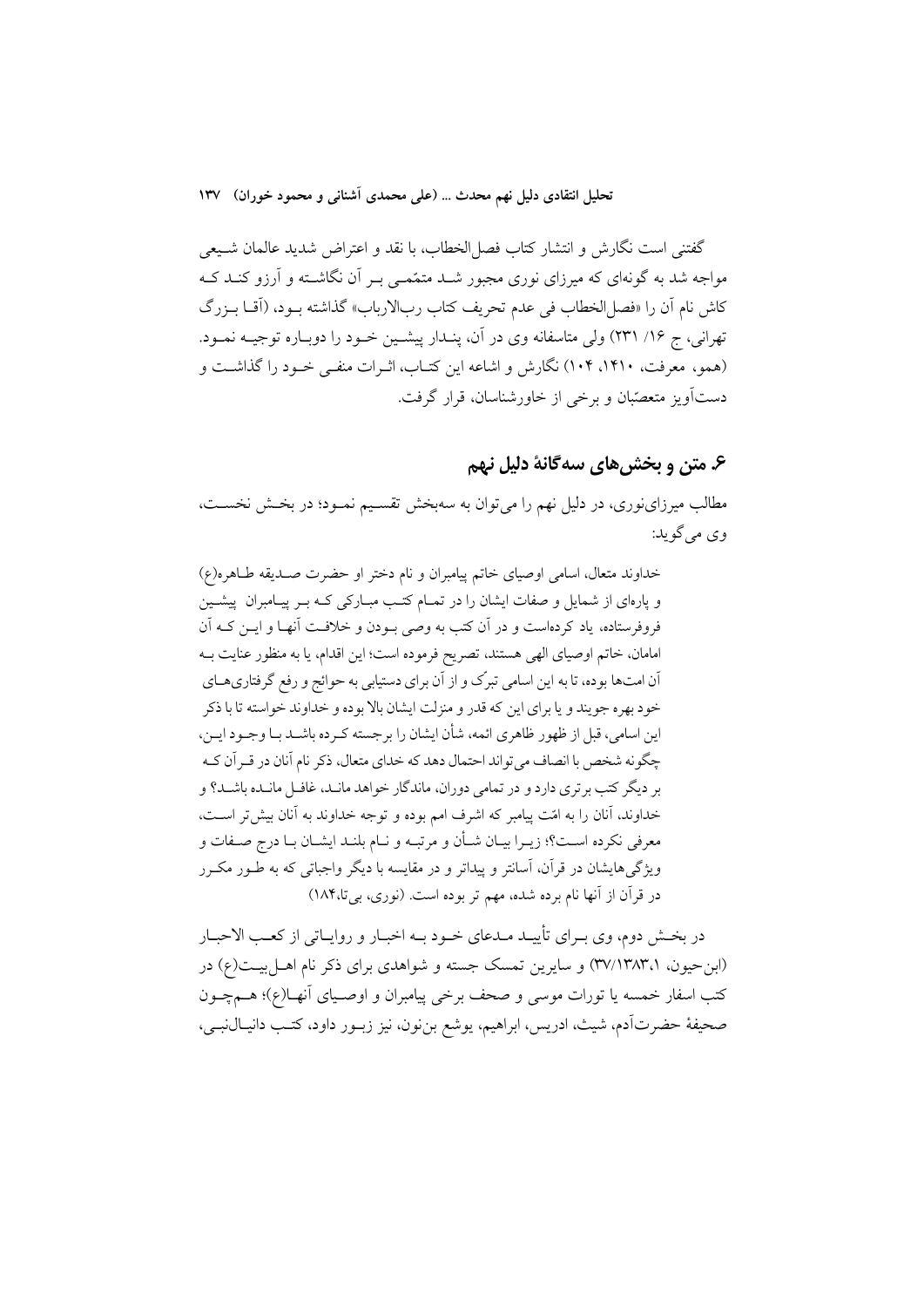۱۳۸ پژ*وهشرنامهٔ علوی*، سال ۱۲، شمارهٔ ۲، پاییز و زمستان ۱۴۰۰

انجيل عيسـى، كتـاب شـمعونالصـفا(ع) (ابــنشـهر أشــوب، ٢٥/١٣٧٩،٢؛ مجلســى، ١٩٨٣. ٣٣١/٣٧: حلي،١٤٢٢١،١٣٢٧) را ذكر مي نمايد. (نوري، بي تا،١٨٥-١٨٩)

در بخش سوم دلیـل نهـم، میـرزاي نـوري، شـبهههـايي را نسـبت بـه مـدعاي خـويش مطرح نموده و با ذکر مطالبی آن را مردود می شمرد. (نوری، بی تا، ۱۹۵–۱۸۹)

۱.۶ بررسی انتقادی بخش نخست دلیل نهم

محدثنوری در بخش اول دلیل نهم، ادعا نموده که نام، شمایل، فضایل، جایگـاه و وصـایت امامعلی و دیگر ائمّه و حتی صدیقه اطهر فاطمهزهرا(ع)، با تصریح بــه نــام ایشــان در کتــب آسمانی تمام پیامبران گذشته(ع) به جهت تبـرک، توسّـل، تعظـیم شـأن او وجـوب معرفـت ایشان آمدهاست؛ پس چگونه ممکن|ست که در قرآن نیامده باشد؟ به دیگر سخن، بــه طریــق اولی، این اسامی باید در قرآن نیز آمده باشد. (نوری،بیتا۱۸۴)

اولاً: همان گونه که خود محدث نوری، بهصراحت اعتراف نمـوده، ایــن سـخن، صـِـرف یک استبعاد است، نــه بیـان یــک اسـتدلال؛ وی بــا پــذیرش ایــن کــه اسـتدلالش، فقــط یک بعیدشمردن گمانبنیاد است، در توجیه اَن چنین میiویسـد: «ایــن وجــه گرچــه صــرف استبعاد است، اماً بازگشت آن به استقراء تامّ یــا بــه تنقــیح منــاط قطعــی اســت و از اســتبعاد منكران تحريف، كه به دليل شدّت اهتمام صحابه در حفظ و حراست قــرآن، احتمــال وقــوع تحریف را ردّ کردهاند، نیکوتر میiماید!»(نوری، بیتا، ۱۸۵) در حالی که ادعای ابتنای آن بـر استقرای تام هم، هرگز استبعاد را به استدلال، تبدیل نمی کند تا برسد به آن که چنانکـه گفتـه خواهد شد، این ادعا، مبتنی بر استقرای ناقص هم نیست و در تعـارض بـا آیـات و روایـات بسیاری است که نشان میدهد این موارد اضافات تبیینی بوده، نه متن قرآنکریم. **ثانیاً:** از ایــن استبعاد، نمی توان وقوع تحریف بهکاستی را نتیجهگیری کرد؛ زیرا این مقــدمات و مســتندات، تحریف یافتگی لفظی را در یی ندارد و بر فرض صحت اسناد روایات آن، ممکن است ایــن .<br>ذکر نام، از باب تفسیری بوده که انبیای گذشته بـرای امـت خــویش داشــتهانــد کــه در بیــان حواریون آمده است، نه عین وحی الهی؛ مگر نه آن است که اناجیل چهارگانه، چهار روایت از قول چهار حواری حضرت مسیح(ع) است که نگارش آن، پس از حضرتش بـوده اسـت. از این روایات بر فرض تمامیت و صحت سند -که این گونه نیسـت-چیـزی بـیش از ایـن اســتفاده نمــي شــود كــه در بيــان گذشــتگان، اوصــاف جانشــينان خــاتم الانبيــا(ص) و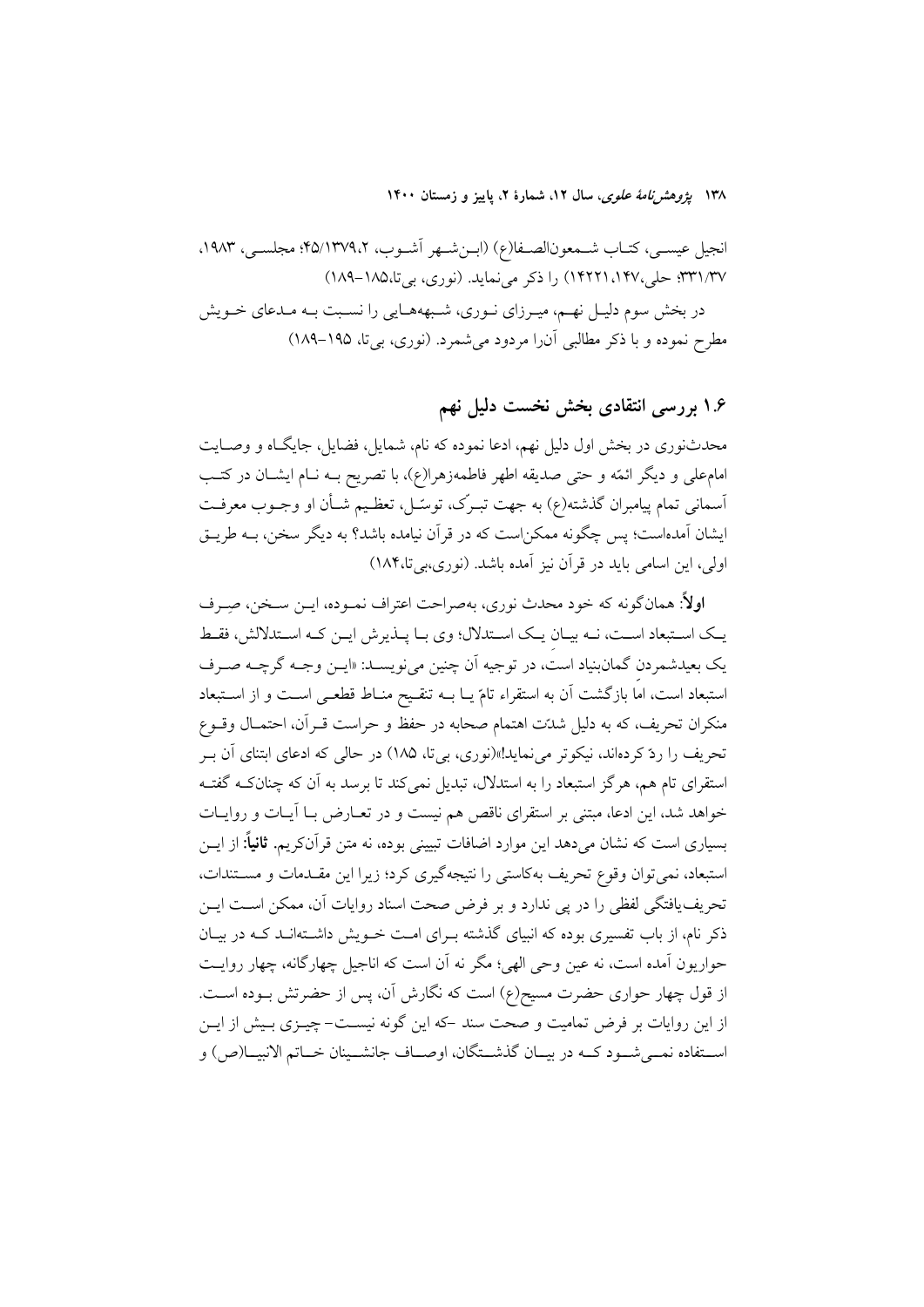تحلیل انتقادی دلیل نهم محدث … (علمی محمدی آشنانی و محمود خوران) ۱۳۹

حضرت صديقهٔ طاهره(ع) آمده است. **ثالثاً**: محدث نوری در ايــن اســتدلال، دچــار تنــاقض أشكاري شده است؛ تناقض از اين جهت كه وي از سويي، قرآن را اولي و مهيمن بـر كتـب پیشین می،داند و از دیگر سو، قرآن را محرَّف و دچـار کاسـتی دانسـته و اعتبـار والای آن را مخدوش مي سازد. (نجارزادگان،۱۵۶). **رابعــاً**: انگــاره تحريــف بــه دلايــل عقلــي و نقلــي و تاریخی، کاملا مردود و مخالف آیات شریفهٔ قرآن مجید و بر خلاف اجماع عالمــان شــیعه و اهل سنت است. (معرفت، ۱۴۱۰، ۴۱–۶۳). خامساً بـه گفتـه برخــي از قــر آن&وهــان، تصــر يح آشکار به اسامی اهل بیت(ع)، نه تنها در عهدین ثابت نشده بلکـه ادعـای تصـریح، چــه بســا سخني أميخته با دروغ است.(معرفت،١٣٧٩،٢١٥).

بدینسان با صرف یک استبعادِ گمانبنیاد و نیز با استناد به روایاتِ بیانگر احتمالاً تفسـیر و تأویل حواریون و نه تبیینکننده متن کتب آسمانی، نمیتوان به اثباتِ وجود وحـذف مطلبــ ٍ از قرآن پرداخت؛ چون نه تنها با مهیمن بودن قرآن ناسازگار اسـت؛ بلکـه بـر اسـاس دلايـل عقلی، نقلی و اجماع پیش گفته نیز کاملا مردود است.

## ۲.۶ بررسی انتقادی بخش دوم دلیل نهم

محدثنوری در بخش دوم دلیل نهم خود به احادیثی استناد میکنـد کـه از کتـب گونـاگون جمع نمـوده اسـت؛ احـاديثي كـه بعضـاً خـودش نيـز أنهـا را صـحيح نمـيدانـد. (نـوري، یے تا، ۱۸۵–۱۹۰)

**اولاً:** قرآنکریم که منبع و مرجع اصلی اَخرین دین الهی اسلام است حجیت ذاتی داشــته و در موضـوعاتی کـه بـه اصـل و اسـاس آن بـر مـی گـردد، اسـتناد بـه خبـر واحـد بـرای مخدوشنمودن آن، حجیت نـدارد. (طباطبایی،١٣٧٩، ٧٢–٧٧، جـوادي آملـي، ج ٤٠/١-69) ثانياً: ظواهر اين گونه از خبرهاي واحد، نمي تواند با تصريح اَياتي همچون (فصـلت،۴۱-۴۲؛ حجر، ۹) و روایات متواتری که به صراحت، بر مصونیت قرآن از هرگونه کاستی، افزونــی و تغییر و تبدیل و بطلان پذیری دلالت دارد، معارضه نماید. ثالثاً: «چنانچه برخبی از آن اخبـار ذکر نام، صحیح باشد، مربوط به تأویل و تفسیر مبی باشـد و نــه راجــع بــه لفـظ و عبــارت» (سبحانی تبریزی، ۱۳۸۸.ج ۱۶۵/۲)، تا شما از آنها، تحریـف یـافتگی را نتیجـهگیـری نماییـد. به دیگر سخن، بر فرض چشمپوشی از جایگاه و تعارض آنها، با ادله متقن، این روایــات بــر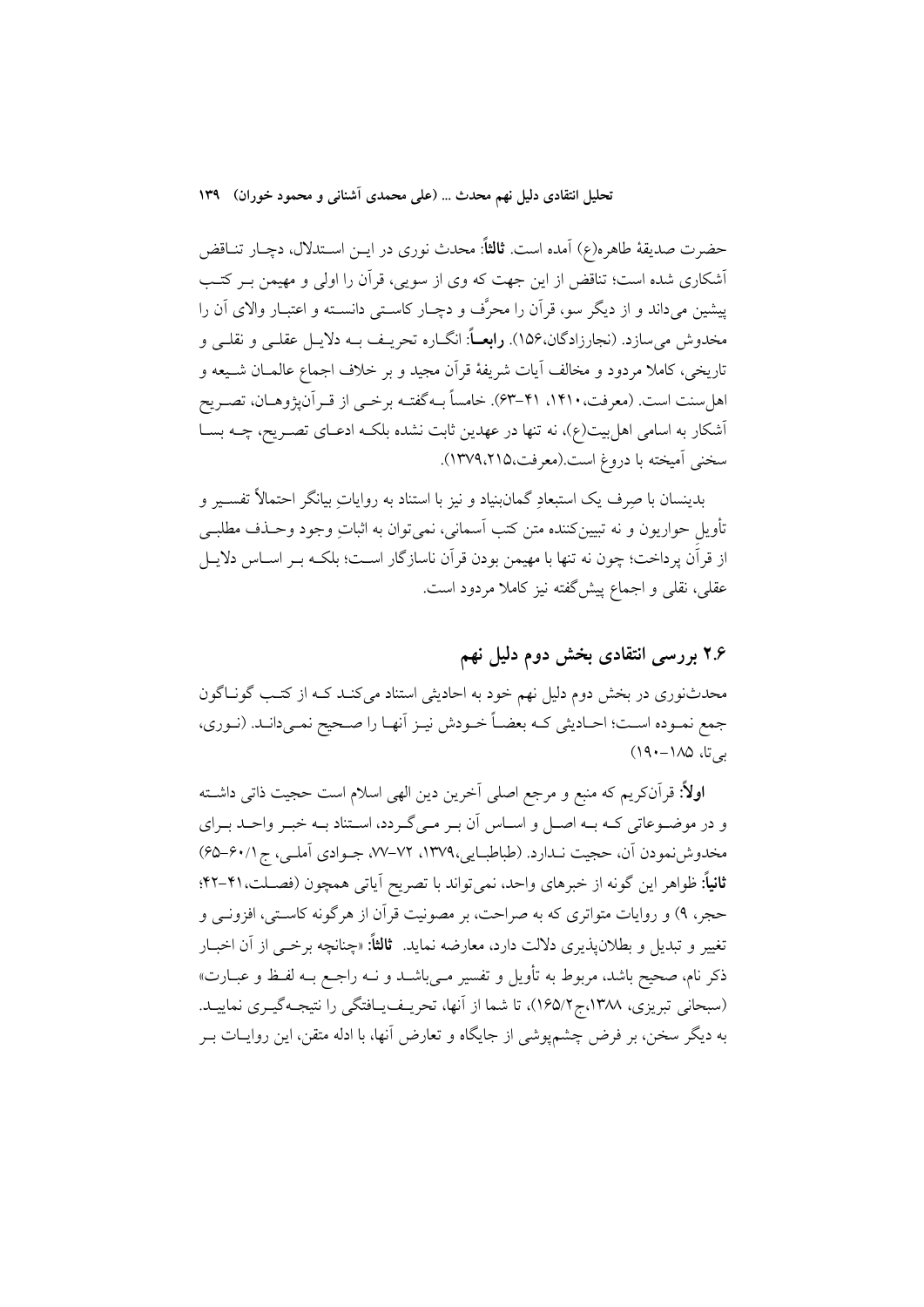۱۴۰ بی*ژوهش نامهٔ علوی*، سال ۱۲، شمارهٔ ۲، پاییز و زمستان ۱۴۰۰

این انگاره، دلالتی ندارد. **رابعا**: این روایات اغلـب از نظـر سـند مخـدوش بـوده و بـه افـراد معدودی منتهی می شود که دچار قدح بوده یا متهم به جعل و کذب یـا معـروف بــه غلــوّ و فساد میباشند و یا دچار فساد مذهب بوده و جزو واقفیه و یا دشمن اهل بیت(ع) مـیباشـند. (بلاغی، ج۲۵/۱–۲۷). به عنوان نمونه استناد به برخی از اسرائیلیات و روایـاتی کـه غالبـا بــه كعب الاحبار، يا افراد ضعيفي همچـون ابوالجـارود و محمـد بـن سـنان يـا افـراد مجهـولي منتهی می گردد که نشانگر غیرقابل تکیه بودن ایـن روایـاتِ آحـاد اسـت. (ر. ک. عسـگری، ١٣٧٨ ،ج١٣٧-٨۴٧-٨۴٧ معرفت،١٩۶،١٩١٠-٢٠٠) آيتالله معرفت پـس از ذكـر مشـكلات سندی این روایات، مینویسد: «بنایی که بـر پایـههـایی سسـت و لـرزان نهـاده شـده باشـد، بی|رزش است.» (معرفت، پیشین) **خامساً**: افزون بر ضعف سـند، روایــات مــورد اســتناد، از منابع و مآخذ غیر اصیل، مجهول، فاقد اعتبار و مخدوش، گردآوری شـده اسـت؛ هــمچــون رسالهاي مجهول منسوب به نعماني، كتاب القراءات احمد بن محمد سياري، كتاب الاستعانه علي بن احمد كوفي، احتجاج مجهول منسوب به شش نفر با نام طبرســي نيــز كتــاب نــامعتبر دبستان مذاهب که نخستین بار سورهٔ جعلی نورین که واجد نام علی(ع) است را آوردهاسـت يا از برخي تفاسير روايي كه از نظر سند يا متن، محل تأمّل هستند؛ همچون تفسير علـي بــن ابراهيم قمي، تفسير ابوالجارود زيادبن منذر بـه قلـم عبـاس بـن محمـد، تفسـير محمـد بـن مسعودبن عیاش سمرقندی، تفسیر فرات بن ابراهیم کـوفی، تفسـیر محمـد بـن عبـاس بـن ماهیار معروف به ابن حجام و تفسیر منسـوب بـه امـام عسـکری(ع) (معرفـت ١٣٧٩،٢١٨ – ۲۳۱، محمّدی آشنانی،۱۳۸۶، ۶۸–۸۰ نجارزادگان،۱۵۹–۱۶۲).

بدین سان اخبار آحاد مورد استناد نوری، نـه در موضـوعات اعتقـادی حجیـت دارد و نه مفاد آنها، توان معارضه با مصرحات قرآنی را داراست و نه روایات مــذکور، ســند و منبــع معتبري دارند و نه بر حذف نام امام از متن قرآن، دلالت دارنـد؛ بلكــه حــداكثر، تفســيري يــا تأويلي هستند.

# ۳.۶ بررسی انتقادی بخش سوم دلیل نهم

محدثنوری در بخش سوم دلیل نهم، این شبهه را مطرح میکند که به زعم برخــی تصــریح به نام امام علی(ع) در قرآن، منافی رعایـت حکمـت و مصـلحت و مـدارا در روش تبلیــغ و هدايت و آزمون افراد در زمينه ولايت پذيري است. وي مي گويد: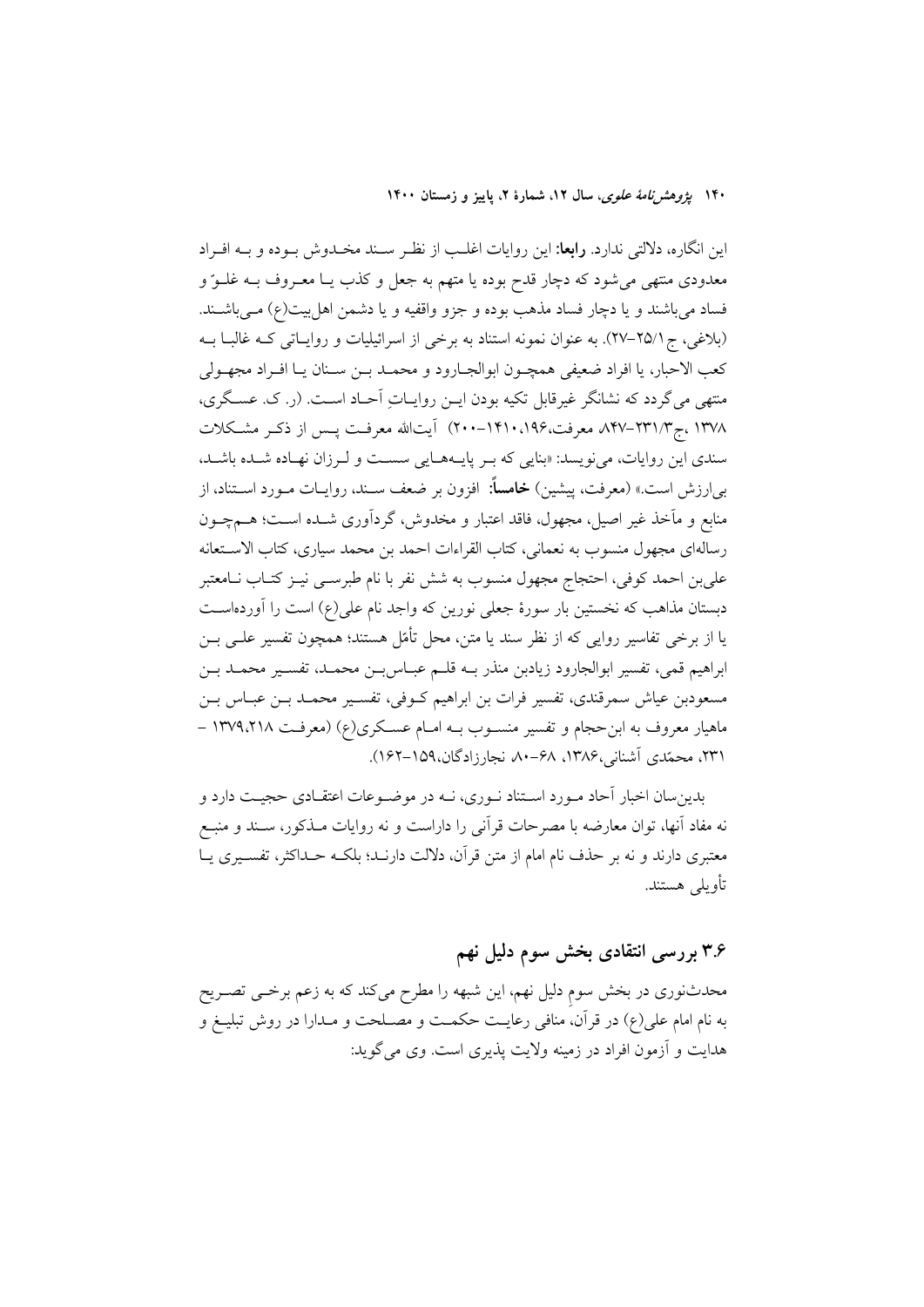تحلیل انتقادی دلیل نهم محدث … (علمی محمدی آشنانی و محمود خوران) ۱۴۱

ممکن است بگویید تصریح به نام و وصایت، منافی قانون حکمـت و روش هــدایت در بيان مصالح و مفاسد بندگان است و همچنين منافي ابقـاي مواضـع امتحـان و اختبـار و زمینهسازی و فرصتسازی برای راهیابی شبهه در قلب فرد مریض القلب (نوری، بی تـا،  $(\Upsilon \cdot \Upsilon)$ 

محدثنوری در مقام پاسخ، آن را سست معرفی، سپس رد کرده، می گوید:

اين شبهه از خانهٔ عنكبوت، سستتر و ناقص است؛ چراكـه اولا: اوصـياي پيـامبران(ع) در کتاب پیامبرشان ذکر شدهاست و روش ارشاد و راهنمـایی یکسـان اسـت؛ زمـانهـا نزدیک و دلهای مردم متشابه و مقاصد پیامبران یکی اسـت. **ثانیا:** نسـخههـای تـورات و سایر کتب پیامبران پیشین در مدینه و اطراف آن در غایت انتشار بوده که قرآن خصوصــا بر تورات و انجیل، صحه گذارده و از سوی دیگـر، بسـیاری از اصـحاب از میـان اهــل کتاب بودند که مسلمان شدند، با این وجود ذکر نام علـی و امامــان از فرزنــدانش(ع) در ٱن كتب شريفه، خود مي توانست ماية احتجاج و طعن بر پيامبر اكرم از سوى اهل لجــاج و عناد باشد، چگونه در این خصوص شبههای از سوی ایشان مطرح نشد؟ **ثالث!** اخبـار متواتر، حاکی از تصریح پیامبر به خلافت امام علی(ع) در موارد متعدد، از جملــه در روز غدیر است؛ چگونه در آن موارد، پیامبر در صـدد تـألیف قلــوب و اجتننــاب از نفــور و ملامت نبوده است؟ ضمنا در این خصوص، چه فرقی است میان قـرآن و کـلام پیـامبر؟ بله ذکر آن در قرآن، اتقن و ابقی و اولی است برای مراعات آیندگان که شبهات آنهــا را در بر گرفتـه و پیـامبر و امـام حاضـری، برایشـان نیسـت. **رابعــا**: آنچـه موجـب مزیــد نفرت می شده و احتراز از آن واجب بوده، تصریح به نام در خصـوص خلافـت بعـد از پیامبر است، اما در خصوص ذکر فضـائل و مناقـب مخصـوص بـه ایشـان، محـذوری نيوده است.

وي در ادامه با استبعادي ديگر، به پاسخگو يې اين شبهه ادامه داده، مي گويد:

آيا اين عجيب و غريب نيست كه طبق أنچه طبرسي در احتجاج از حضرت صـادق(ع) روایت کرده، نام علی(ع) به عنوان امیرمؤمنان، پـس از تهلیـل و رسـالت، بـر پایــههــای عرش، مجاری آب، پایههای کرسی و لوح، بـر پیشـانی اسـرافیل، بـال جبرئیـل، اکنـاف آسمان، طبقات زمین، قلهٔ کومها، خورشید و ماه، نوشته شده باشد، اما همراه فضـیلتی از فضائل بسیاری از فضائل آن حضرت که در قرآن آمده، به نام او تصـریح نشـده باشـد؟ موافق و مخالف، نزول آیات بسیاری را در شأن علی(ع) و مناقبش، روایت کردهانــد کــه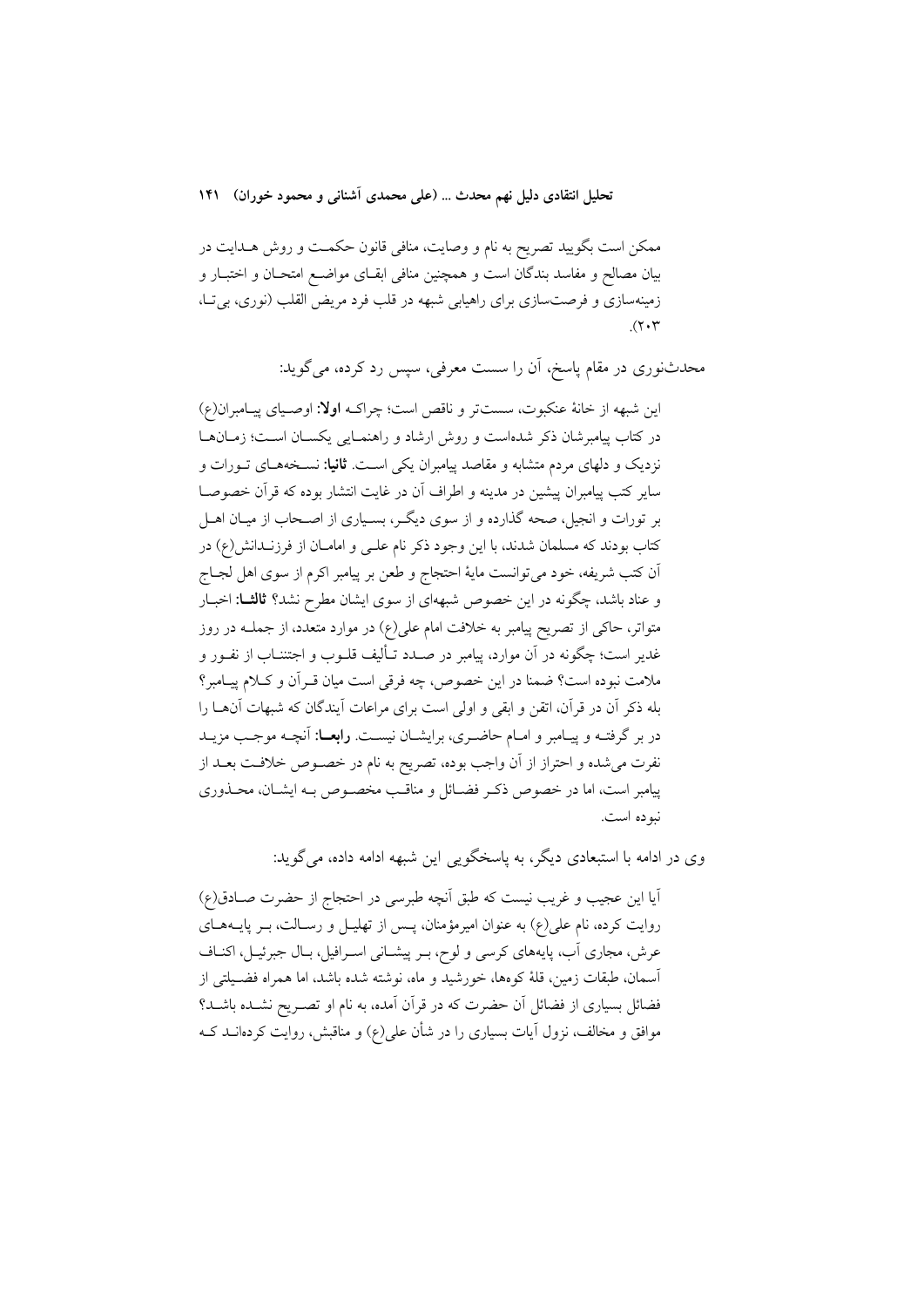۱۴۲ *یژوهشرنامهٔ علوی*، سال ۱۲، شمارهٔ ۲، پاییز و زمستان ۱۴۰۰

پیامبر اکرم، آنها را برای اصحاب، تبیین فرموده است؛ بنابر ایــن پــس از وقــوع آنچــه از ذکرش بیم داشت، به همراه نام، چه مانعی وجود دارد تا بـرای اثبـات نـزولش، نيـاز بـه چیز دیگر نباشد؛ جز احاله به دریای شک و ظلمتهای حیرت، در حالی که این منـافی رأفتی است که بدان نیازمندتر میباشند تا ذکر ایشان با عنــاوین کلــی کــه فــیففســه بــر غير ايشان، نيز قابل تطبيق است و اختصاص به ايشان فقـط بــا انضــمام قــرائن حاليــه و مقالیــه ثابتــه از طریــق ســنت، حاصــل مــیشــود کــه در آن هــم شــبهات فراوانــی قابل طرح است. (نوري بي تا،٢٠٥).

این سخنان، از جهات گوناگون، دچار اشکالات اساسی است:

اولاً: برابر آيات بسيارى همچون آيهٔ ﴿ادعُ إلى سَبيل رَبِّکَ بالحِکمَهٔ وَالمَوعِظَـهُ الحَسَــنَهُ﴾ (نحل ۱۲۵)، دعوت به راه خدا بر اساس حکمت، مصلحت و مدارا بوده است و خداونـد در قرآن و پیامبر اعظم در تبلیغش، بر اساس آن، مردم را به دین الهی رهنمون مـیشــدند؛ پــس جایی برای انکار این اصل وجود ندارد. اما رعایت مصلحت در این زمینـه، نـه آن گونـه کـه محدثنوري در شبهه مطـرح نمـوده، جـاري اسـت؛ بــه تعبيـر ديگــر، رعايــت حكمــت و مصلحت و مدارا در هدایت به معنای پرهیز از ذکر ولایت علی(ع) و عدم تصریح به نــام آن حضرت در قرآن، به جهت پرهیز از نفرت یا عدم پذیرش برخی از کینه ورزان نسبت بــه آن حضرت نیست چنان که محدثنوری پنداشته، زیرا خداوند متعـال، در بیـان حــق در مواقــع لزوم، هیچ گونه تعارف و ملاحظه ای با هیچ کس ندارد، بلکه رعایت غرض حکیمانــه الهــ<sub>ی</sub> در ايــن خصــوص، چنــان كــه بــدان اشــاره خواهــد شــد، در ســبك بيــان قــر آن در هدایتگری است. **ثانیاً:** اصل تداوم یافتن آزمون و ابتلاء برای همه افـراد در همــه زمــانهــا، (البقره، ۱۵۵، توبه۱۲۶، محمّد، ۳۱) به ویژه در امور مهم و اساسی همچون امامت و ولایت، از سنن الهي بوده، (البقره، ٢۴٧–٢۴٩)، قابل انكــار نيســت. بــدين رو دلايــل و مطــالبي كــه محدثنوری برای ردّ این اصل ارائه نموده، پــذیرفتنی نیسـت و دچاراشــکال بنیـادی اســت. **ثالثاً:** وی در ابتدای پاسخ خود، با طفره رفتن، ادعای عجیبی را مبنی بـر اینکــه نــام اوصــیای هر پیامبری با تصریح به نام در کتاب همان پیامبر ذکـر شــده را بــدون ارایــه هــیچ مســتندی مطرح نموده و در ادامه گفته «چون دلهای مردم مشابه و مقاصد پیامبر یکسان اسـت»، نتیجــه گرفته است که باید در قرآن، نیز نام اوصیا ذکر می شده است. امـا چــون بــرای ایــن ادعــای بر دلیل، هیچ مستندی، ارائه ننموده است، قابل بررسی و توجه نیست. مضافاً روایــات تشــابه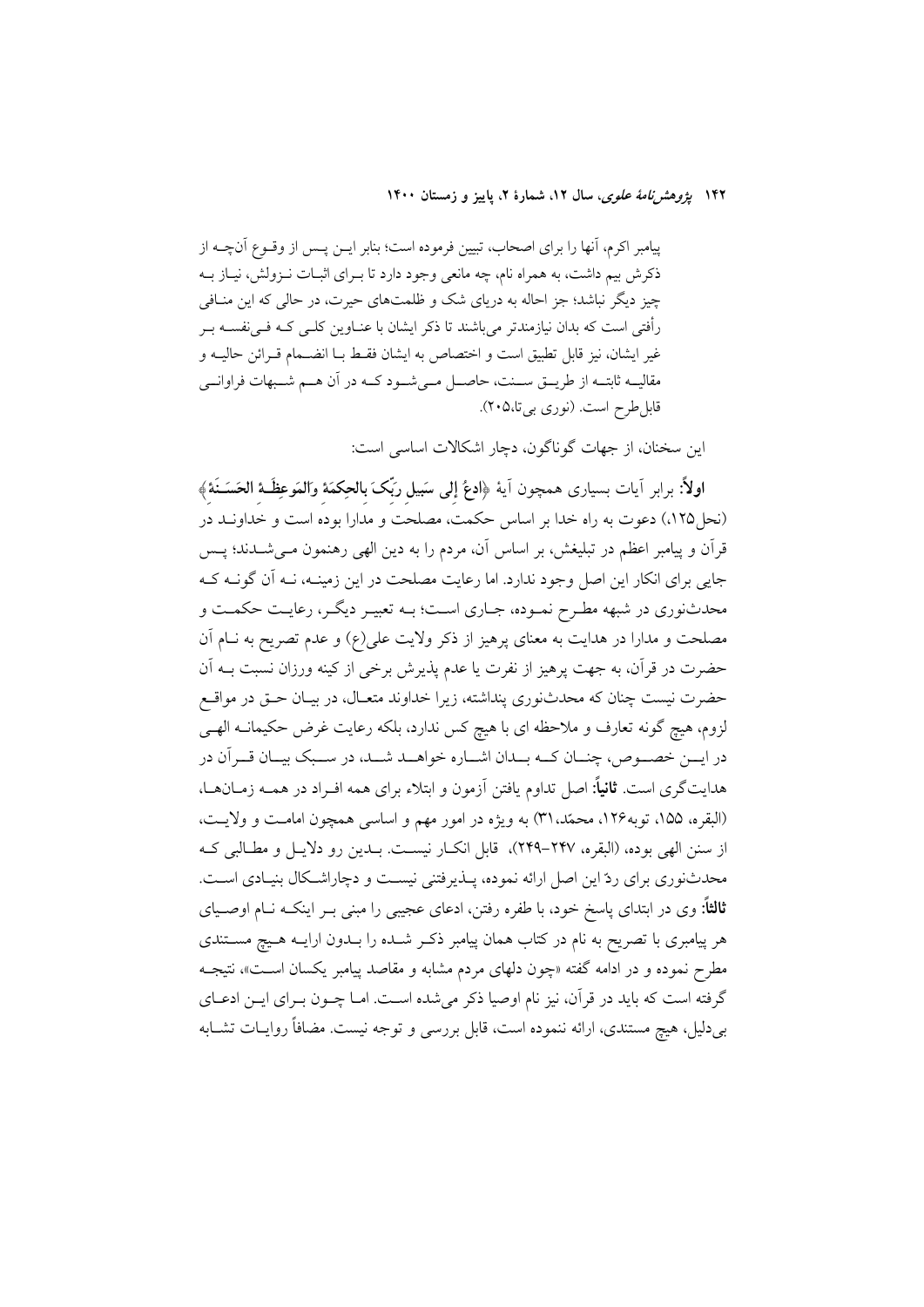تحلیل انتقادی دلیل نهم محدث … (علمی محمدی آشنانی و محمود خوران) ۱۴۳

امم (مجلسـی ۱۹۸۳ ج۱/۸ و ج۲۶۱/۲۸ و ج۵۳/۲۳، صـدوق ۱۳۷۶،۵۷۶) کـه در دليـل اول بدان تمسک جسته، نیز ناظر به جریانات و خطوط کلی حـاکم بـر رفتـار امـت و جریانــات جامعه است و ربطي به اشتراک در ذکر نام اوصـياي هـر پيـامبر در همـهٔ کتـب الهـي يـا جزئیات ندارد. «لذا روایات تشابه امم، هیچ ملازمـه ای میـان ذکـر و تحریـف نـام اوصـیای پیامبران پیشین در کتب پیامبر مربوطه بر فرض صحّت، با ذکر و تحریف نام اهل بیــت(ع) در قرآن در بر ندارد.» (مرتضى عاملي، ٣٢٠). بدينسان بررسى تطبيقى ويژگىهـاى منحصـر بــه فرد قرآنکریم از جملهٔ اعجاز، جاودانگی و خاتمیت، سبک ویژه بیان، نشـانگر آن اسـت کـه قرآنکریم، متمایز از سبک کتب آسمان<sub>ی</sub> پیشین در نحوهٔ بیان است. بعلاوه «فقط قــرآنکــریم است که آیات و کلماتش تماما وحی منزل است و بر آن تحدی شده است.» (جوادی آملی، ۰۳۲۹ (۱۳۹۰) در حالی که آنچــه از کتـب مقــدس اديــان پيشــين موجـود اســت، يــا روايــات حواریون و یا بازنویسی کتب الهی نزول توسط افراد دیگر است. (محمـدی آشـنانی، ۱۳۹۲.  $(\Upsilon)$ 

**رابعاً:** به گمان محدثنوری در این پاسخ، با توجه : ١–به غایت انتشار تــورات و انجیــل در مدینه و اطراف آن ۲–صحّه گذاری قرآن بر تــورات و انجیــل ۳–وفــور اهــل کتــابی کــه مسلمان شده بودند در میان صحابه، وجود ولایت ائمّه(ع) با تصریح به نـام ایشــان در کتــب پیشین و فقدان آن در قرآن، مایهٔ طعن و اشکال این گروه از صحابه میشـده، امـا در تـاریخ، چنین چیزی ذکر نشده است. بدین رو، به فرض صحت این سه مقدمه که خود محل بحث و تردید جدّی است، نتیجه گیری وی مشروط به قطعی دانستن فرض اولیهٔ وی یعنی وجـود ولایت ائمّه(ع) با تصریح به نام ایشان در کتب آسمانی قبلی میباشد که دلایل عدم پــذیرش آن قـبلا ذكـر شـد. در واقـع محـدث نـوري، بـراي رد شـبهه، انگـاره مـردود پيشـين را قطعی دانسته و مبتنی بر آن، پاسخگویی می $i$ ماید. آری قرآنکریم، گر چه اصل نزول تــورات و انجیل بر حضرت موسی و عیسی(ع) را تأیید نموده، اما کتب عهدین موجود را مصــون از تحریف ندانسته؛ بلکه در آیات بسیاری به تحریـف گـری یهودیـان تصـریح نمـوده اسـت. (البقره، ٧۵، النساء، ۴۶، المائده، ١٣و ۴١) و اناجيـل چهارگانــه موجــود را كــه شــرح زنــدگي حضرت مسیح(ع) به چهار روایت است و سالها پس از او به رشتهٔ تحریر درآمـده اسـت، را وحي منزل نمي داند. به گفته مفسران؛ تمامي متني كه از كتب مقدس پيشـين موجـود اسـت، وحی منزل نبوده بلکه آمیخته ای از تاریخ پیامبران و اقوام ایشان، مناجات ایشان با واگویــهای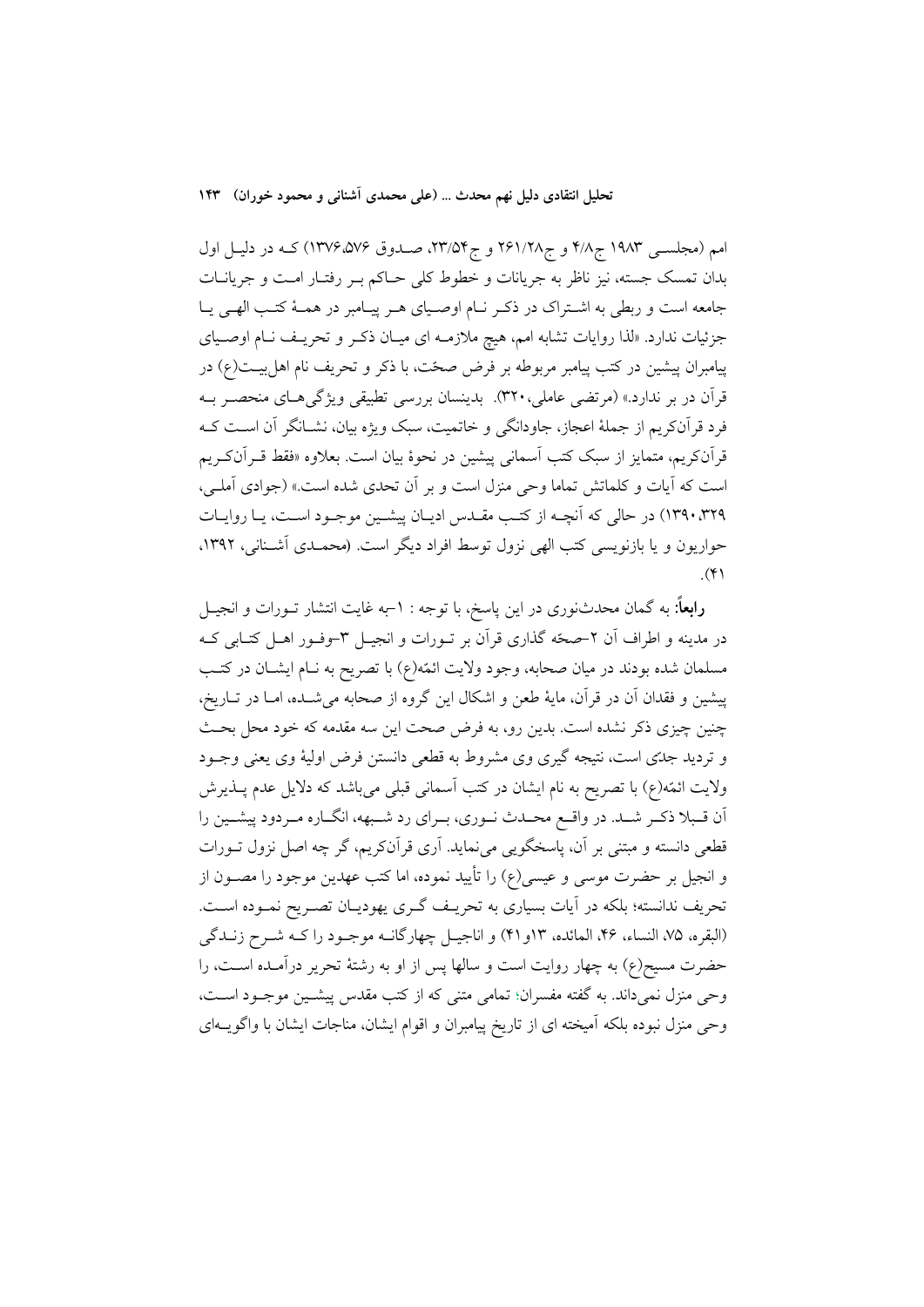۱۴۴ پژ*وهشرنامهٔ علوی*، سال ۱۲، شمارهٔ ۲، پاییز و زمستان ۱۴۰۰

از وحمی و شـرح آن اسـت (ر.ک. بــه طباطبــایی، ۱۳۷۴، ج۳۰۹/۳، مکــارم شــیرازی، ۱۳۷۳ ج ٢١١/١ و ج٣١٠/٢). خامساً: اين كه محدثنوري در پاسـخ شـبهه، گفتـه: بــا توجــه بــه تصریح پیامبر اکرم در روز غدیر و عدم اجتناب از نفور و ملامت، پس بــه طریــق|ولــی بایــد این تصریح با نام در قرآن نیز بوده باشد!، سخنی است که نتیجه معکوس در بـر دارد؛ چــون تبلیغ حکیمانه و پرهیز از نفرت زایی، منافاتی با بیان حق در موقع لـزوم نـدارد و بــه همـین جهت با توجه به مفاد أيهٔ تبليغ (الممائده ۶۷) كه عدم ابلاغ ولايت و وصـايت علــي(ع) را بــه منزلهٔ عدم ایفای رسالت دانسته اسـت، نشــانگر آن اسـت کــه نــام امــامعلــی در قــراَن ذکــر نشده بود که بیان و ابلاغ صریح آن در غدیر، ضرورت دارد. به تعبیر آیتالله خویی(ره):

از جمله دلایل عدم ذکر صریح نام امیرمؤمنان(ع) در قرآن، حدیث غدیر است. اگـر نـام حضرت علي(ع) در قرآن ذكر شده بود، ديگر نيازي به نصب امام و آن اجتمــاع بــزرگ دربرگیرنده عموم مسلمانان نبود و پیامبر اکرم(ص)، از اظهار مسأله جانشین امام، ترســی به خود راه نمي داد. (خويي، ٢۵٠)

بعلاوه ویژگیهای واقعهٔ غدیر، مدلل میسازد قبل از آن، ولایت امام علی(ع) بــا تصــریح به نام در قرآن،ذکر نشده بود؛ از جمله : ١–خطاب خاصّ آيه تبليغ يعني ﴿يَا أَيُّهَـا الرَّسُــولُ... وَإِنْ لَــمْ تَفْعَــلْ...) (المائــده ۶۷): «اي رســول...و اگــر انجــام نــدهي...» ۲– احســاس نگرانــي پیـامبراکرم —کــه از عبــارت (وَاللَّــهُ يَعْصِــمُکَ مِــِنَ النَّــاس﴾: «و خــدا تــو را از (شــر) مــردم نگــاه مــي(دارد» ٣- گــرفتن بيعــت يــس از نصــب كــه نشــان مــي(دهــد قــبلاً ولايــت حضرت امیرمؤمنان علی(ع) به طور واضح با تصریح به نام در قرآن ذکر نشده بود ۴−این ک بعد از اعلام پیامبر اکرم برخی اعتراض کردند که آیا این از جانب تو بود یا از سوی خداونـد و پیامبر اکرم فرمود: به خدایی کـه جـز او خـدایی نیسـت مـن بـه امـر پروردگـار علـی را منصوب نمودم. (امینی، ج ۲۳۹/۱ –۲۴۶). بعلاوه مفاد اَیه ﴿وَأَنْزَلْنَا إِلَیْکَ الـٰذِّکْرَ لِتُبَـیِّنَ لِلنَّــاس مَا نُزِلَ إِلَيْهِمْ...﴾ (النحل، ۴۴) كه شـأن پيـامبر اكـرم را تبيـين وحـي و بيـان مصـداق آيـات شناسانده، با این سخن محدث نوری، ناسازگار میiماید. **سادساً:** محدثنوری در یاســخ بــه شبهه به جای استدلال به استبعاد، چنگ میزنـد مبنـی بـر ایــن کـه چگونــه برابـر روایــات، نام علی(ع)، بر پایههای عرش و کرسی و بر لوح و بر پیشانی اسرافیل و.. نوشته شده است، اما در قرآن نوشته نشده است؟ اما به روایتی در آغاز ایــن اســتبعاد اســتناد مــیجویــد کــه آن روایت از کتاب احتجاج، نقل شده است و گفته شـده کـه مـؤلفش مجهـول و منسـوب بـه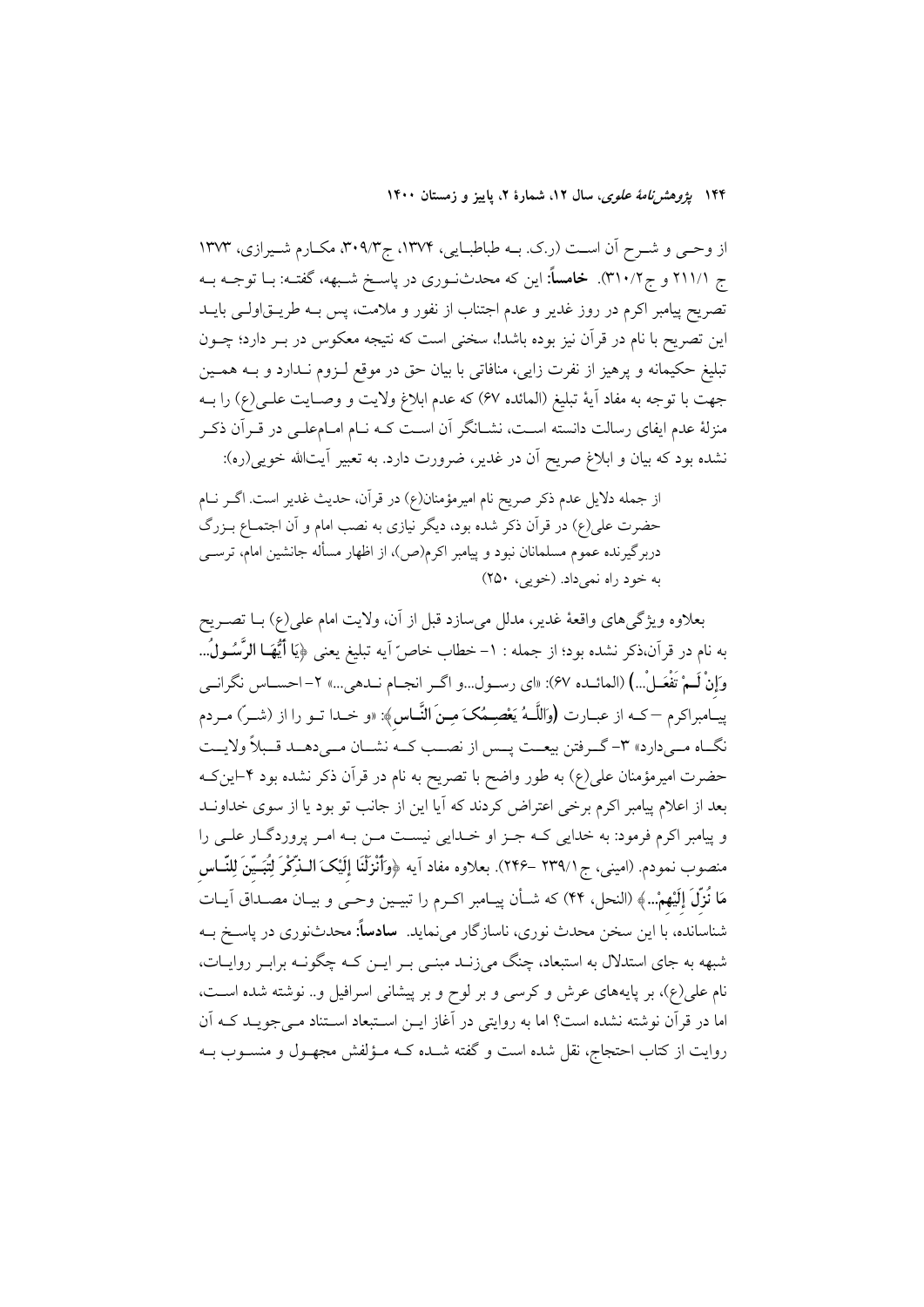تحلیل انتقادی دلیل نهم محدث … (علمی محمدی آشنانی و محمود خوران) ۱۴۵

شش نفر میباشد و روایاتش نیز مرسل است و بر فرض صحت و پذیرش روایت، نگــارش نام علي در آن موارد، در خصوص قرآنکريم موضـوعيت پيـدا نمـي کنـد و الزامـي را نيـز اثبات نمیکند. آیا با یک استبعاد میتوان، به اثبات وجود مطلبی در قرآن و ســپس حــذف آن به هنگام جمع قرآن، استدلال نمود؟ **سابعاً:** سخن پایان<sub>ی</sub> وی در رد شـبهه مبنــی بــر آن کــه «ذکر ولایت علی(ع) با عناوین کلی، نیازمند انضـمام قـرائن اسـت و شـبهات زیـادی را بــه همراه می آورد و منافی رأفتی است که بـدان نیازمنـدتریم»، بسـیار شـگفت آور اسـت؛ زیــرا مبنای ادعاها و مستندات خود وی نیز، از جنس همـین قـرائن روایـی البتـه بخـش ضـعیف آن است. بعلاوه برای محدثنوری که در این گونه روایات بسیار تتبع نموده است، روایـات صحیح و حتی روایاتی در منابع اهلِ سنت وجود دارد که هیچ گونه شبهه ای را در این زمینــه بر نمي تابد و درآثار فراواني از علمـاي شـيعه همچـون كتـاب الغـدير (علامـه امينـي،١٣۴۶. ٥٢/٢-٥٣) و كتـــاب احقـــاق الحـــق ،(شوشـــترى، ١۴٠۴، ٣٩٩/٢-٣٩٩) عقبـــات الانـــوار میرحامد حسین و درکتب اهل سنت در تفسیر آیات مربوط به ولایت امامعلی(ع)، بهنگــارش درآمــــــــــده اســـــــــت. (آلوســـــــــــی، ج ۱۶۷/۶؛ فخــــــــــر رازی، ۱۴۰۰، ۱۴۰۲–۵۲؛ ۱۴۰۴ سیوطی، ۵۲۰/۲،۱۴۰۴) بعلاوه با عنایت به شأن تبیینی پیامبر اکرم —به ویژه برای کسانی کـه مطیع فرمایشات پیامبر اکرم باشند، هیچ شبهه ای وجود ندارد که قابل رفع نباشد و ایــن امــر، بر خلاف گفته محدث نوری، عین رأفت بر امت است.

# ۷. دلایل عدم ذکر نام علی(ع) در قرآن کریم

پاسخگویی به گلایه فرد مجهول|لهویه هندی، مبنی بر تردیــد در جانشــینی امــام،طـی(ع) از پیامبر اکرم (ص) به دلیل عدمتصریح نام آن حضرت در قــراَن، نیازمنــد انگــاره تحریــف بــه كاستي در قرآن نبوده و نيست كـه محـدثنـوري بـدان گرويـده اسـت؛ زيـرا ايـن شـبهه بدوی است و از جهات زیر، قابل نقض میباشد:

**اولاً**: عدم تصریح مطلبی در قرآن، دلیل عدم صحت یا عدم ثبوت و اثبات آن نیســت بــه علاوه در قرأن، این عقیدهٔ شیعه رد نشده و عقیدهٔ دیگران در خلافت خلفای دیگر راشــدین نیز تأیید نشده است (امام خمینی، بی تــا، ١١٢). همچنـین توجــه بــه مــوارد اختلافــی دیگــر نشان میدهد که ذکر مطلبی در قرآن، رافع اختلاف نیست؛ زیرا بــه تصــریح قــرآن برخــی از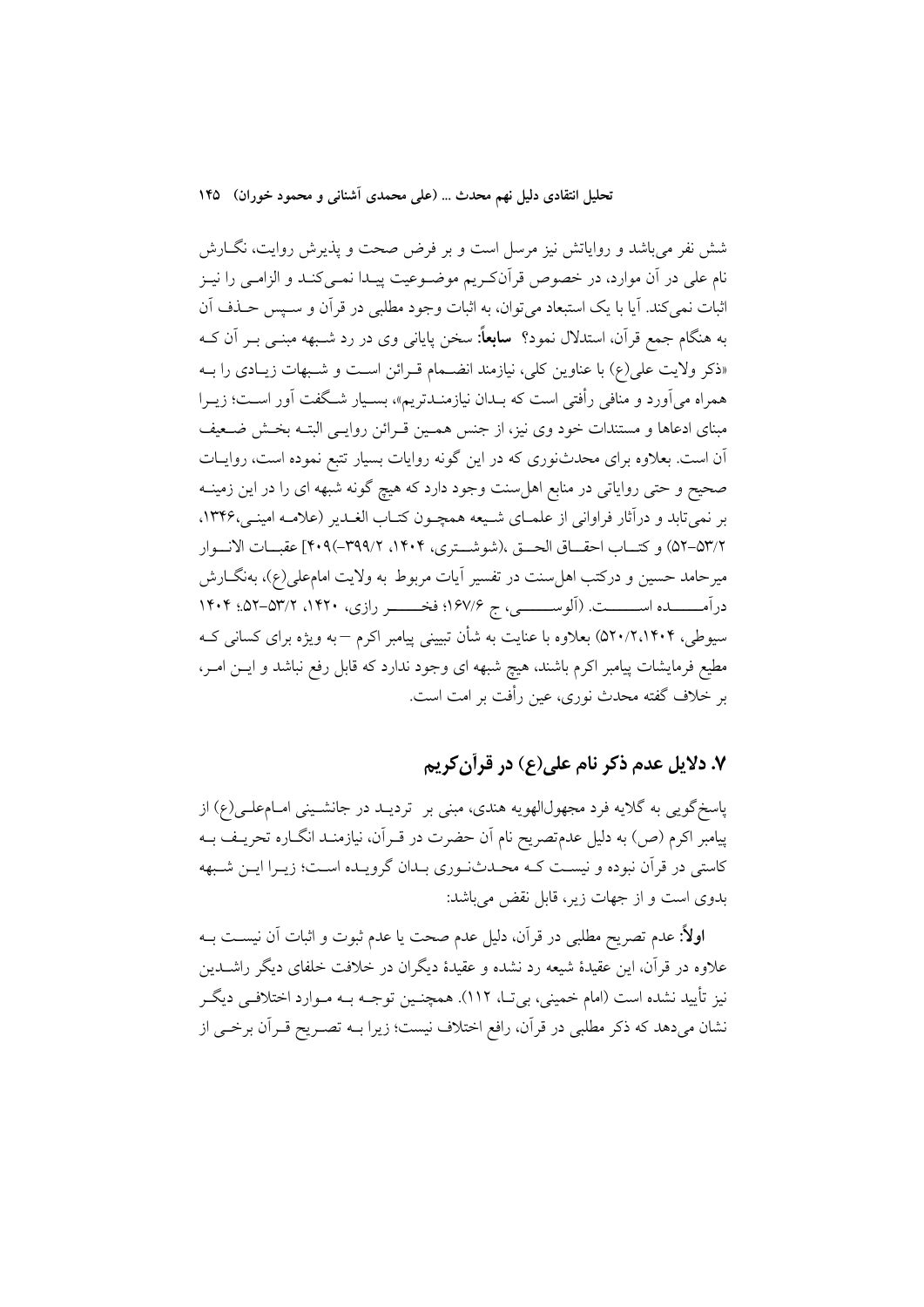۱۴۶ بیر*وهش نامهٔ علوی*، سال ۱۲، شمارهٔ ۲، پاییز و زمستان ۱۴۰۰

اختلافات، بعد از علم شکل میگیرد. (آل0عمران، ١٩) شــاهد عینــی آن نیــز اجتهــاد در برابــر نصِّ است. (شرف الدين، اميني، ج٨٣/٥-٣٢٥) در صورت ذكر نـام امـام علـي(ع) در قـرآن، این امر باعث ترور، درگیری یا جنگ داخلی و بروز مشکلاتی همچون تلاش بـرای حــذف نام آن حضرت، یا گنجاندن نام خود از سوی تشنگان قدرت می شد همان گونه که در جعـل احادیث مربوط به فضایل یا واگذاری امـر خلافـت بـه شـوری اتفـاق افتـاد. ((امـام)خمینی بیتا، ۱۱۲–۱۱۳). افزون بر آن، با ذکر نام نیز باز امکان تقلّب و جعل در مصادیق عینـی یـک نام فراهم بود. (مکارم شیرازی، ۳۰۳،۱۳۸۶)؛ بـدین رو معرفـی ولـیّ الهـی، بـه وسـیلهٔ بیـان ویژگیها، بهترین روش زمینهسازی برای شناخت و پذیرش معقول و آگاهانه مـردم بــوده و از حیث هدایت، بر معرفی به نام، رجحان دارد. **ثانیاً**: انگاره ذکر نام و شمایل اوصیا و دختـر پیامبر در قرآن، با سبک بیـان مطالـب در قـرآنکـریم، ناسـازگار اسـت؛ بـر اسـاس روایـت صحیحی از کافی، ابوبصیر به امام صادق(ع) عرض می کند که مردم می پرسند: چرا نــام ائمّــه، در قرآن ذکر نشده است؟ پاسخ امام صادق(ع)، ناظر به سبک بیان کلی و نظام ارجاعی قــراَن به پیامبر و اوتوالعلم است؛ همان گونه که در تشـریع نمــاز، زکــات و حــجّ، جزئیــات آن در قرآن نیامده و به تبیین پیامبراکرم واگذار شده است، در موضـوع مهـم ولایـت نیــز قــرآن بــه معرّفي خصوصيات تمايز بخش برگزيدگان انحصاري ولايت و خلافت الهي، پرداخته اســت و به اطاعت ایشان امر نموده است، اما بیان مصادیق و معرِّفی به نام را بــه پیـامبر اکــرم(ص) واگذار نموده است. (کلینی، ج۲۵/۲–۴۰) بدینسان توقّع آن که هر کســی بتوانــد بــا مراجعــهٔ مستقيم به نصٌّ قرآنكريم، همهٔ مطالب را با مصاديق و جزئيات را بيابـد، تــوقّعي نابجاســت؛ زیرا قرآنکریم آخرین کتاب الهی است و پاسخ گـوی تمـامی مسـائل ایــن دیــن تــا برپــایی قیامت است. دریافت تمامی نیازهای دینی در تمام لایـههـای دیــن اعــم از عقایــد اخــلاق و احکام از این کتاب کریم حجم محدود، ممکن خواهد بود اما با ملاحظهٔ دو ویژگی؛ ویژگی بسط درون سویی (توسعه و تعمیق یلّه کانی و تدریجی آموزهها، معارف و بطــون آیــات بــر مخاطب به نسبت رشد علم ايمان و معرفت وي) و خصوصاً ويژگي بسطِ برون ســويي کــه ناظر است به تبیین خواهی و نیاز آیات مبهم به تبیین پیامبر اکرم و جانشـینان وی کــه همانــا آگاهان به علم تمام قرآن و «تفسیر تنزیلی» آن میباشـند. **ثالثــاً**: از آنجـا کــه آزمــایش ســنّت قطعی الهی است و شناخت و پیروی از امام حقّ از مهـم تـرین و فراگیرتـرین، آزمـونهـای هر عصر است، عدم ذکر نام وليّ الهي پس از رسول خدا در قـرآنکـريم و واگــذاري آن بــه پیامبر اکرم، بستر اَزمونی مهم در امر خلافت پیامبر اکرم را فـراهم نمـود و بررســی عملکـرد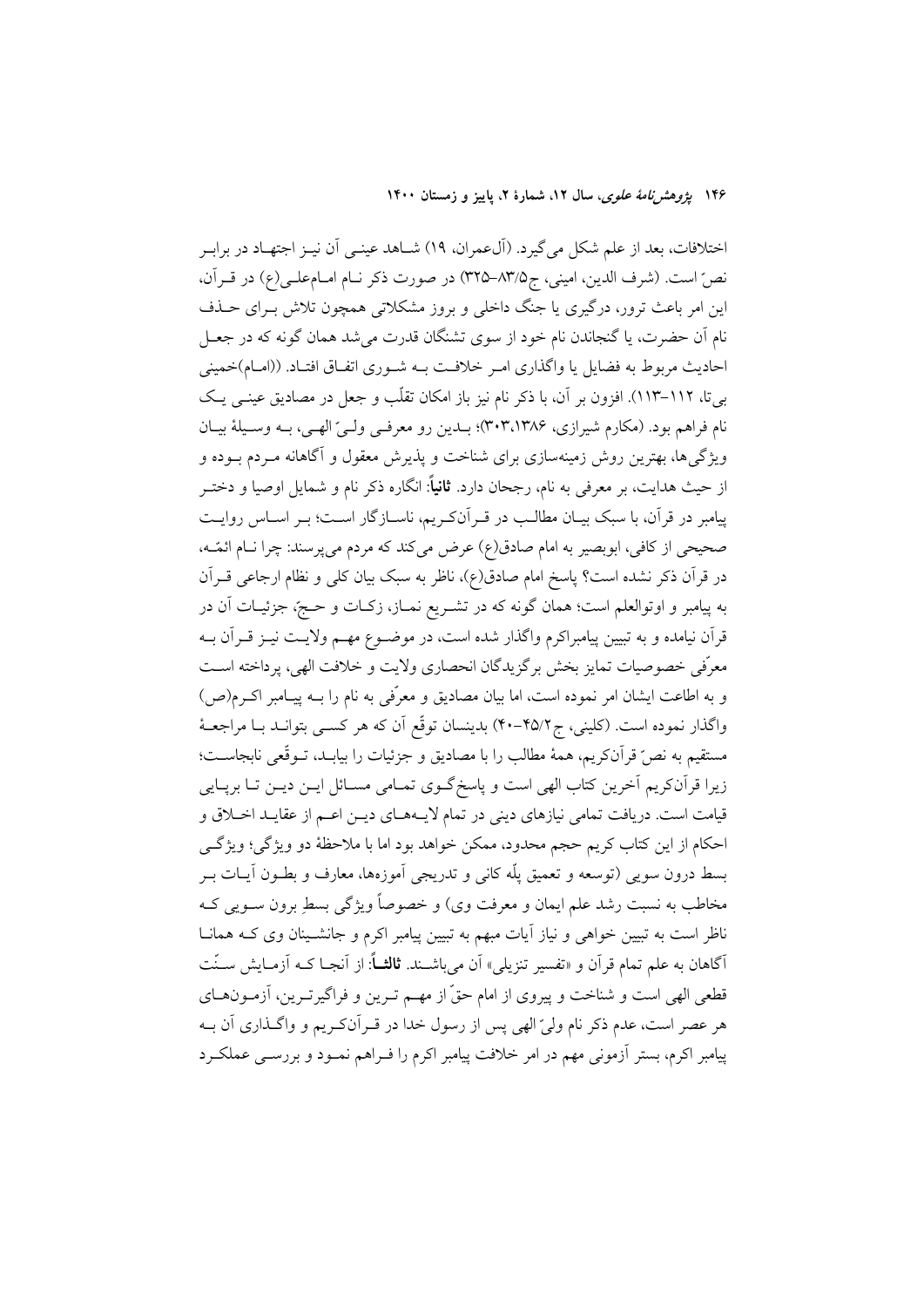تحلیل انتقادی دلیل نهم محدث … (علی محمدی آشنانی و محمود خوران) ۱۴۷

شخصیتها و گروههای دخیل در این آزمون، روشنگر حقـایقی اسـت کـه از موضـوع ایـن مقاله، بیرون است. **رابعا**:ً قرائن و دلایل دیگری وجود دارد که میتواند منافی فرضیهٔ حــذف و اسقاط نام على(ع) از قرآن باشد:

١–اهل بيت(ع)، أيات قرآن را به همين شكل كنوني بـدون اضـافه يـا نقصــي تــلاوت و تفسیر کرده اند. (بلاغی، ۶۵–۶۶) ۲– ائمّه(ع)، شیعیان را به قرائت رایج درمیان عموم مـردم فراخوانده اند که در آن به نام امام علی(ع) تصریح نشده است و از قرائـت غیرمتـواتر، نهـی فرمودهاند. (کلینی، ج ۶۲۷/۲). ۳-امیرمؤمنان(ع) هرگــز در تأییــد حقــوق خــویش، حتــی در پاسخ پرسش معاویه (نهج البلاغه، نامهٔ ۲۸)، به آیهای که واجـد نــام ایشــان باشــد، اشــارهای نفرمودهاند.(کاشف الغطاء،۶۶-۷۲، مجلسـي، ج۱۱۲/۹۷، امینــی ج ۲۸۴/۱) درحـالی کــه اگــر آيهاي واجد نام، وجود داشت، سزاوار بود آنحضرت و ساير ائمّـه(ع)، بــه آن آيــه استشــهاد نمایند. ((امام)خمینی،۱۳۷۲ ج (۲۴۵ و ۲۳۶، حکیمی،۶۷-۷۱). ۴–حسّاسـیت اصـحاب در مورد قرآن بهگونهای بود که اصحایب همچون عُمَر، جرأت نکردند کـه آیـات مـورد ادّعـای خود را در قرآن نگاشته و داخل نمایند. (ابن حجر عسقلانی، ج۱۲۷/۱۲) ۵– جناح انصـاری سقيفه، به ويژه سعد بنءباده و ساير مخالفان و رقباي خلفاء و قاتلان خليف سوم، هيچگاه از حذف نام علی(ع) و تحریف قرآن توسط خلیفه سوم، ذکری به میان نیاوردهانــد. (خــویی، ۲۹۶–۳۱۵). ۶. امام علی(ع) پس از دستیابی به خلافت، نیـز هـیچ سـخن و اقـدامی در ایـن مورد نکردند، درحالی که در این امر اساسی، مداهنه و مسامحه، روا نبـود. (موسـویدارایـی، ص٢٣٣–٢٣٥)؛ بلكه أن حضرت، حتى به درخواست اصحابي چون طلحـه، بـراي أشـكار ساختن مصحف خود (سلیم بنقیس، ۱۰۰؛ مجلسی، ج ۴۲/۹۲) و یـا دسـتکاری و تغییـر در رسم|لخط مصحف یا برطرف کردن اغلاط املائــی اَن،(معرفــت،۱۳۹۶، ج۴/۲ و ۴۰) پاســخ مثبت نداده و همان قرآن رایج را برای هدایت کافی دانستند: «یا طلحة .... اقرآن کله ام فیه مــا ليس بقرآن؟ قال طلحة: بل قرآن كله، قال: ان اخذتم بما فيه نجوتم مـن النــار ودخلــتم الجنــة... (سلیم بن قیس هلالی، ١٠٠)؛ آیا این قرآنی که امروز دردست مـردم اسـت، تمـامی آن قـرآن است يا أن كه چيزي غير از قرآن، به أن اضافه شده است؟ طلحه گفت: البتــه تمــام أن قــرأن است. حضرت فرمود: چنانچه به آن، اخذکنید و عمل نمایید، به رستگاری رسـیده ایـد. ۷-ائمّه(ع) خود هیچگاه مدّعی وجود نام علی(ع) در قرآن وحذف آن نشـدهانـد؛(خوبی، ٣١٧). ٨–امامان، به عدمذکر نام امام در قــراَن، تصــريح و علّــت اَن را تبيــين مــىنمودنــد؛ هماننــد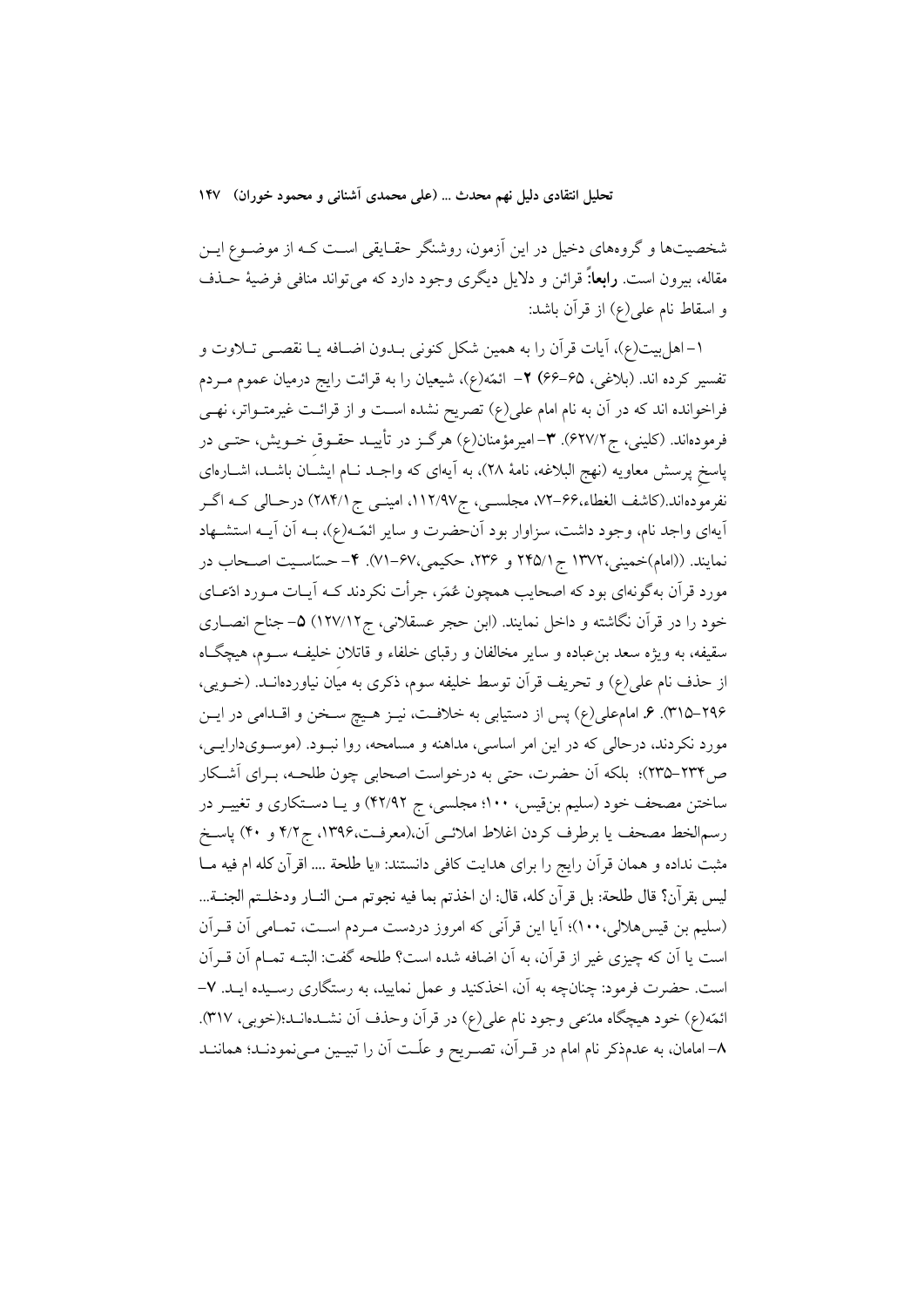۱۴۸ يژ*وهشن نامهٔ علوی*، سال ۱۲، شمارهٔ ۲، پاییز و زمستان ۱۴۰۰

صحيحة ابوبصير (كليني،ج٢٥/٢-٣٠). ٩- قضية أخرين پنجشنبه عمـر مبـارك پيـامبر اكـرم، نشان گر عدم ذکر نام است. (ر. ک. به ابن حنبل، ج/٢٢٥–٣٥۵، ابن ابی الحدید، ج ٢٠/٢، ابـن سعد، ج ۲۴۴/۲ و ج۵/۶/۵ بخاري، ج ۱۱۸/۲، مسلم، ج ۱۲۵۹/۳)؛ بــهتعبيــر امــام خمينــي(ره): «چرا پیامبر(ص) به هنگام وفات خود، برای تصریح بـه نـام حضـرت علـی(ع)، قلـم و دوات خواست؟ مگر چنین تصریحی به نام علی در وحی الهی، ثبت نشده بود که پیـامبر تصــمیم بــه نوشتن آن گرفت و در صورت وجود نام «علي» در قرآن، آيا اثر كـلام نبـوي، بيشـتر از وحـي الهي بوده و مسلمانان أن را راحتتر مي پذيرفتند!؟ ((امـام)خمينـي،١٣٧٢،ج (٢۴٧/١) بدينسـان دلایل و قرائن نهگانه فوق، مدلل میسازد که روایاتی که دالّ بــر وجــود اضــافه نــام علــی در آيات قرآن، هرگز دال يا بيانگر حذف نام آن حضرت از متن آيات قرآن، نيست؛ بلكــه نــاظر بر تفسیر تنزیلی یا تأویل آن آیات، است.

### ۸. نتىجەگېرى

از مباحث پیش گفته، مطالب زیر، روشن و مدلل گردید:

۱. مدعاي دو اخبارگراي شيعي؛ محدث جزايري در منبع الحيات و الانــوار النعمانيــه نيــز محدثنوری در فصل|لخطاب، در پاسخ به پرسشگری مجعول|لهویه از هند، در دلیــل نهــم، مبنی بر آن که نام و شمایل و جایگاه امامءلی، صدیقه اطهر و دیگـر امامـان اهــلبیـــت(ع) از قرآن حذف شده است و گرویدن به انگاره تحریف بالنقیصهٔ قرآنکریم بر اساس آن، ادعــایی برخلاف آيات قرآن، دلايـل عقلـي و كلامـي، مسـتندات روايـي، متـون تـاريخي و اجمـاع مسلمانان است؛ به همین جهت، همواره با اعتراض شدید و نقد و رد عالمان شـیعی، مواجـه شده است.

٢. بخــش نخســت دليــل نهــم فصــلالخطــاب، محــدث نــوري، طــرح يــك ادعــاي استبعادی است که چون اسامی ائمه و صدیقه طاهر(ع) و شـمایل و صـفات آنهـا، در کتـب پیامبران پیشین آمده است؛ پس به طریق اولی بایــد ایــن اســامی در قــراّنکــریم بــوده باشــد! درحالی که ا**ولاً** این انگاره، همانگونه که خود وی اعتراف کرده، صرف یک اسـتبعاد اسـت، نه بیان یک استدلال و با آیات و روایات بسیاری، تعارض دارد. **ثانیاً** بر فرض صـحتِ اسـناد روايات، قرائن مدلّل مي سازد كه ذكر نام در كتب پيشين، از باب تفسير بوده، نه عــين وحــي، **ثالثاً** محدثنوری در این ادعا، با تناقض گویی، از سویی، قرآن را مهیمن بـر کتـب پیشـین و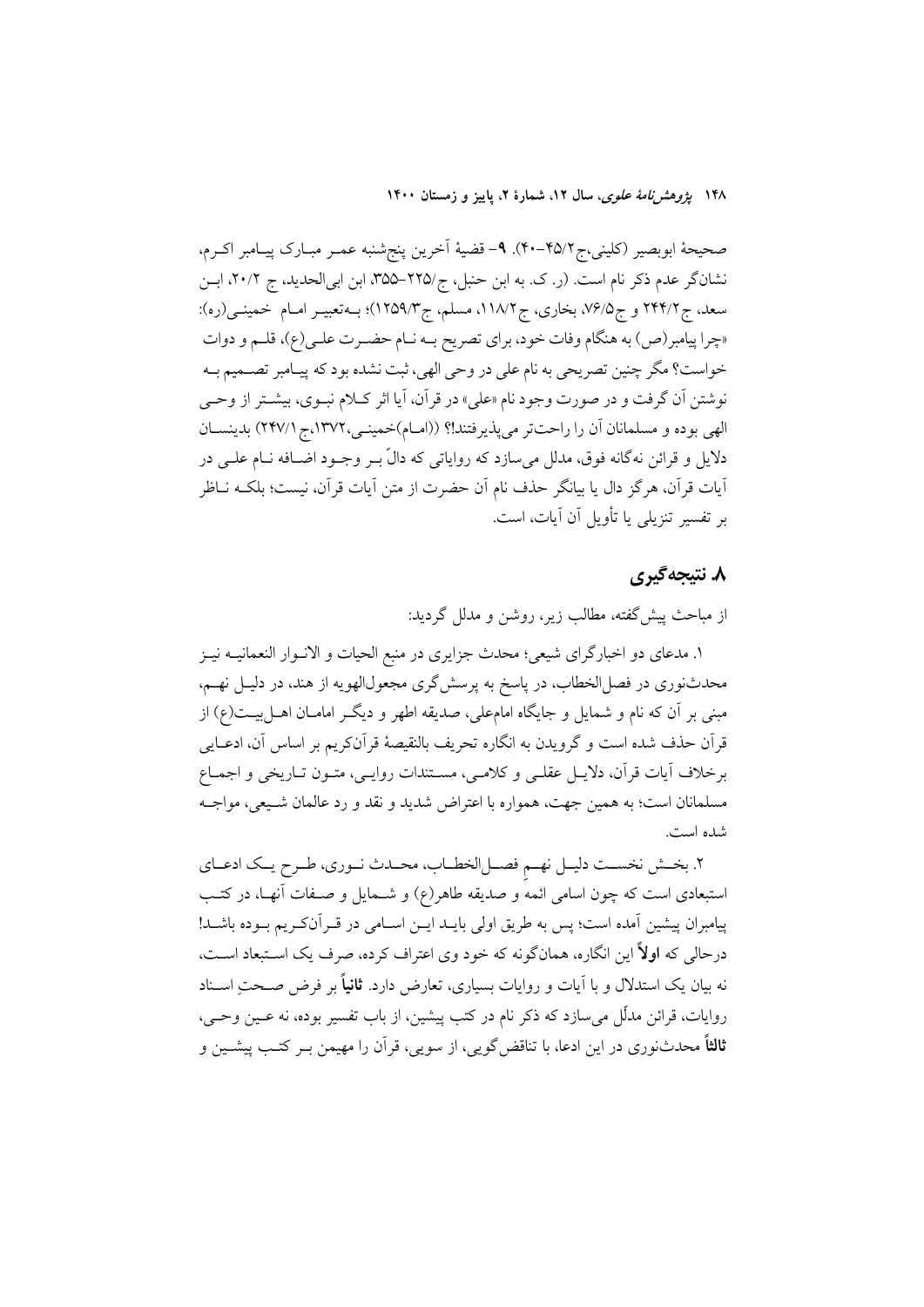تحلیل انتقادی دلیل نهم محدث … (علمی محمدی آشنانی و محمود خوران) ۱۴۹

ازسـوي ديگـــر، قـــران را دچـــار تحريـــف و كاســـتى دانســـته و اعتبـــار والاي آن را مخدوش می سازد. **رابعــا** هرگــز نمــی تــوان از ایــن اســتبعاد، وقــوع تحریــف بــه کاســتی را نتيجه گرفت؛ زيرا دلايل عقلي، نقلي، تاريخي و اجماع عالمـان شـيعه و اهــلسـنت، انگــارهٔ تحريف يافتگي لفظي را كاملا مردود ساخته است.

۳. بخش دوم دلیل نهم، به احادیثی اختصــاص یافتــه کــه در آن از اضــافات تفســیری و تبیینی «فی علی»، سخن به میان آمده است! در حالی که **اولاً:** استناد به اخبار واحد در اصـول اعتقادی، حجیت نـدارد. ثانیــاً: ایــن اخبــار واحــد، نمــی توانــد بــا آیــات و روایــات متــواتر دلالتكننده بر مصونيت قرآن، معارضه نمايد. ثالثاً: اين روايات اغلب از نظر سـند، بــه افــراد معدود و ضعیفی منتهی میشود که متهم به جعل و کذب یا معروف به غلوّ و فساد عقیـده و مذهب بوده و جزو دشمنان اهل بیت(ع) میباشند.. **رابعــا**: بــر فــرض صــحّت برخــی از آن اخبار، این روایات، حداکثر بیانگر تأویل و تفسیر است نه لفظ و عبــارت قــرآن. **خامســـاً:** آن روایات، از منابع و مآخذ غیراصیل، مجهول یا فاقدِ سند و اعتبار ،گردآوری شدهاست.

۴. بخش سوم دلیل نهم، به ذکر این نکته اختصاص یافته که «تصریح به نام امـام،علـی(ع) در قرآن، منافی رعایت حکمت و مصلحت و مدارا در روش تبلیغ و هدایت و آزمــون افــراد در زمینه ولایت پذیری نیست.» در حال<sub>می</sub> که یژوهشها، نشانگر خلاف آن اسـت و در مقالــه به تفصيل، تبيين شده است.

۵. ادعای حذف نام از قرآن، با «سبک بیان قرآنکریم» چنان که در صـحیحهٔ ابوبصـیر از امام صادق(ع) نیز اَمده و نیز با «اقامهٔ سنت اَزمون الهی»، ســازگار نیســت و ایــن دو، دلیلــی روشن برای عدم ذکر نام امام علی(ع) در قرآن است. چنان کــه ثابــت مــیکنــد ذکــر و بیــان اوصاف جانشین پیامبر، بر ذکر نام او رجحان دارد.

۶. با اثبات مردود بودن فرضیه ذکر نام ائمه در قرآن، دلایل عدم ذکـر نـام امـام علـی، بـا قرائن و شواهد نهگانه، تبیین شد.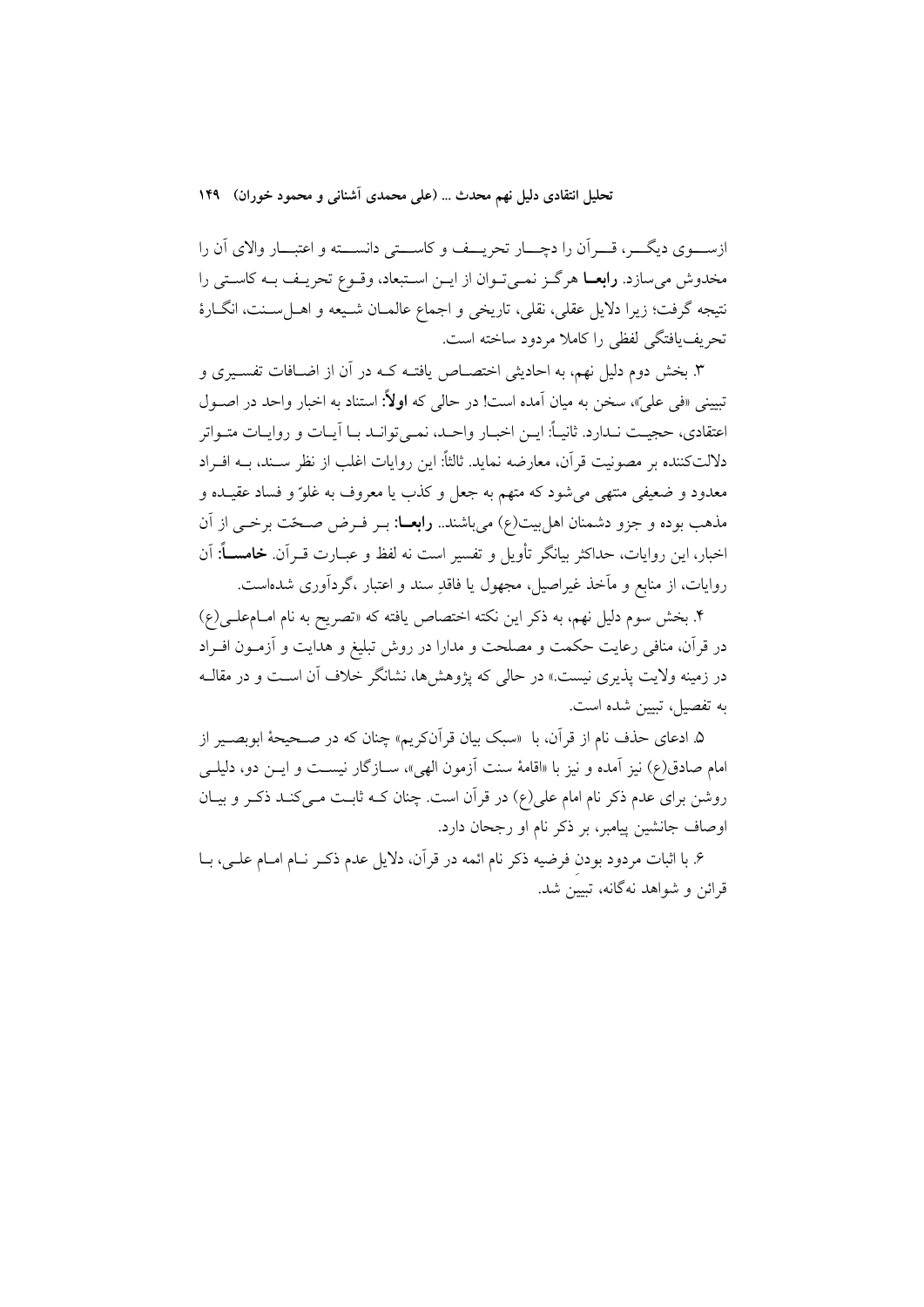۱۵۰ بی*ژوهش نامهٔ علوی*، سال ۱۲، شمارهٔ ۲، پاییز و زمستان ۱۴۰۰

#### پيوست

متن دلیل نهم محدث نوری

خداوند متعال، اسامی اوصیای خاتم پیامبران و نام دختر او حضرت صـدیقه طـاهره(ع) و پارهای از شمایل و صفات ایشان را در تمـام کتـب مبـارکی کـه بـر پیـامبران پیشـین فروفرستاده، یاد کردهاست و در آن کتب به وصی بودن و خلافت آنهـا، و ایــن کــه آن امامان، خاتم اوصیای الهی هستند، تصریح فرموده است؛ این اقدام، یا به منظور عنایت به آن امتها بوده، تا به ایــن اســامی تبـرک و از آن بــرای دســتیابی بــه حــوائج و رفــع گرفتاریهای خود بهره جویند و یا برای این که قدر و منزلت ایشان بالا بوده و خداونـد خواسته تا با ذکر این اسـامی، قبـل از ظهـور ظـاهری ائمـه-، شـأن ایشـان را برجسـته كرده باشد، با وجـود ايـن، چگونـه شـخص بـا انصـاف، مـى توانـد احتمـال دهـد كـه خدای متعال، ذکر نام آنان در قرآن که بر دیگر کتب برتـری دارد و در تمـامی دوران، ماندگار خواهد ماند، غافل مانده باشد؟ و خداونـد آنـان را بـه امّـت پيـامبر كـه اشـرف امم بوده و توجه خداوند به آنان بیشتر است، معرفی نکـرده اسـت؟؛ زیــرا بیــان شــأن و مرتبه و نام بلند ایشان بـا درج صـفات و ویژگـی۵ایشـان در قـرآن، آسـانتر و پیــداتر و درمقایسه با دیگر واجباتی که به طور مکرر در قـراَن از اَنهـا نــام بــرده شــده، مهــم تــر بوده است. (نوري، بي تا، ١٨۴)

#### پے نوشت

١. نقـــد، كوششــــي مؤثــــر و ســــازمان يافتــه بــــراي افزايــــش شـــناخت مناســـب و ســــودمند اطلاعـات اسـت و در صورتي كه ايـن فرأينـد و تعييـن نقـاط ضعـف و قـوت بـر اسـاس يـك متن و اثر خاص باشد، أن را «نقد متن محور» گویند.

#### كتابنامه

قر آنكريم نهج|لبلاغه (خطبهها، نامهها و كلمات قصار امام على(ع) : سـيد رضـي، محمــد بــن حسـين، ١٣٨۶، ترجمه: دشتي، محمد، تهران، مؤسسه قدر ولايت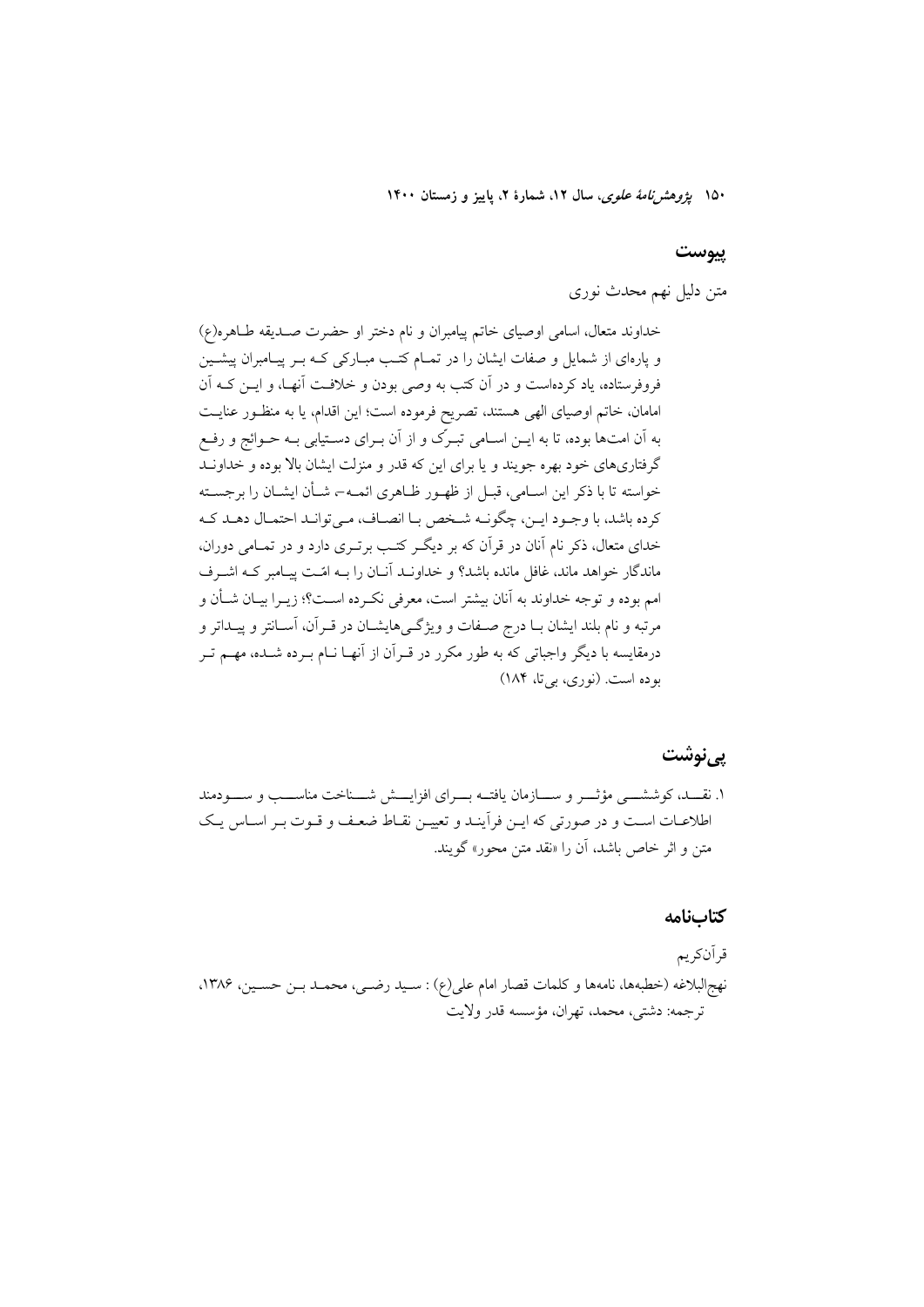تحليل انتقادي دليل نهم محدث … (علمي محمدي آشناني و محمود خوران) ١٥١

أقـابزرگ تهرانــي، محمدمحســن بــن علــي، ١٤٠٣ق، الذريعــهٔ الــي تصــانيفالشــيعه، بيــروت، دارالاضواء، چاپ سوم، ج ۱۶ امینی، عبدالحسین، ألْغَدیر فِی الْکِتاب وَ السُّنَّهٔ وَ الْاَدَبِ، ۱۳۴۶، تهران، کتابخانه برزگ اسلامی. آلوسي، محمود، ١۴٠٨، روح المعاني(تفسير)، بيروت، دارالفكر ابن ابي|لحديد، عبدالحميد بن هبـهالله المعتزلـي، ١۴٠۴، شـرح نهـجالبلاغـه، قـم، منشـورات مكتبـه آىەالله النجفى ابن تيميه ، ١۴٠۶ ، منهاج السنهالنبويه ، تحقيق محمدرشاد سالم ، عربستان، ادارهالثقافه و النشر ابن جزري، محمد بن محمد، بي تا، النشر في القراءات العشر، بيروت، دارالكتب العلميه ابن حجر عسقلاني، احمد بن علي، ١۴١٨، فتحالباري في شرح الصحيح البخاري، بيـروت، دارالكتـب العلميه، الطبعه الثانيه ابن حنبل، احمد بن محمد، ١٣۶٨، المسند، شرحه احمد محمد شاكر، دارالمعــارف للطباعــه و النشــر، الطبعهالثانيه ابن حيون، نعمان ابن محمد، دائمالاسلام، ١٣٨٣، قم، دارالمعارف. ابن سعد، حمد بن سعد، ۱۳۷۶، الطبقاتالكبرى، لبنان، بيروت، دار صادر ابن شهر آشوب، محمد بن علي، مناقب آل ابي طالب، ١٣٧٩، قم، انتشارات علامه استادي، رضا، مقالة روايات فصل الخطاب نوري، مجلة علوم حديث، ص ۴۲ تا ۸۵ ابوداود، سليمان بن اشعث سليماني، ١٤١٠ق، سنن ابي داود، دار الفكر للطباعة والنشر والتوزيع اميني، عبدالحسين، ١٣۴۶، الغدير في كتاب و السنه و الادب، بيروت، دارالكتبالعربيه، الطبعه الثالثه بخاري، محمد بن اسماعيل، ١٣١٣، صحيح بخاري (جامع بخاري)، بيروت، دارالاحياء التراث العربي بلاغي، محمدجواد، بي¤ا، الاءالرحمان (تفسير)، قم، مكتبه وجداني، چاپ دوم بحراني، سيد هاشم بن سعيد ، ١٣٧٤ ، البرهان في تفسير القرآن، تهران، چاپخانه آفتاب جزايري، سيد نعمت الله، بي تا، انوار النعمانيه في بيان معرفه النشاه الانسانيه، تهران، شركت چاپ همو، بي تا، منبع الحياه، بغداد، مطبعه النجاح جوادي آملي، عبدالله، ١٣٩٠، تسنيم، قم، انشارات اسراء جوهري، ابن عياش، مقتضب الاثر، ١٣٨٧، بعثت حاكم الحسكاني الحنفـي، عبيـد الله بــن هبــه الله، ١٣٩٣، شــواهد التنزيــل لقواعــد الفضــيل، تحقيــق المحمودي، بيروت، منشورات موسسه الاعلمي للمطبوعات حکیمی، محمدرضا، ۱۳۶۰، حماسه غدیر، تهران، دفتر نشر فرهنگ اسلامی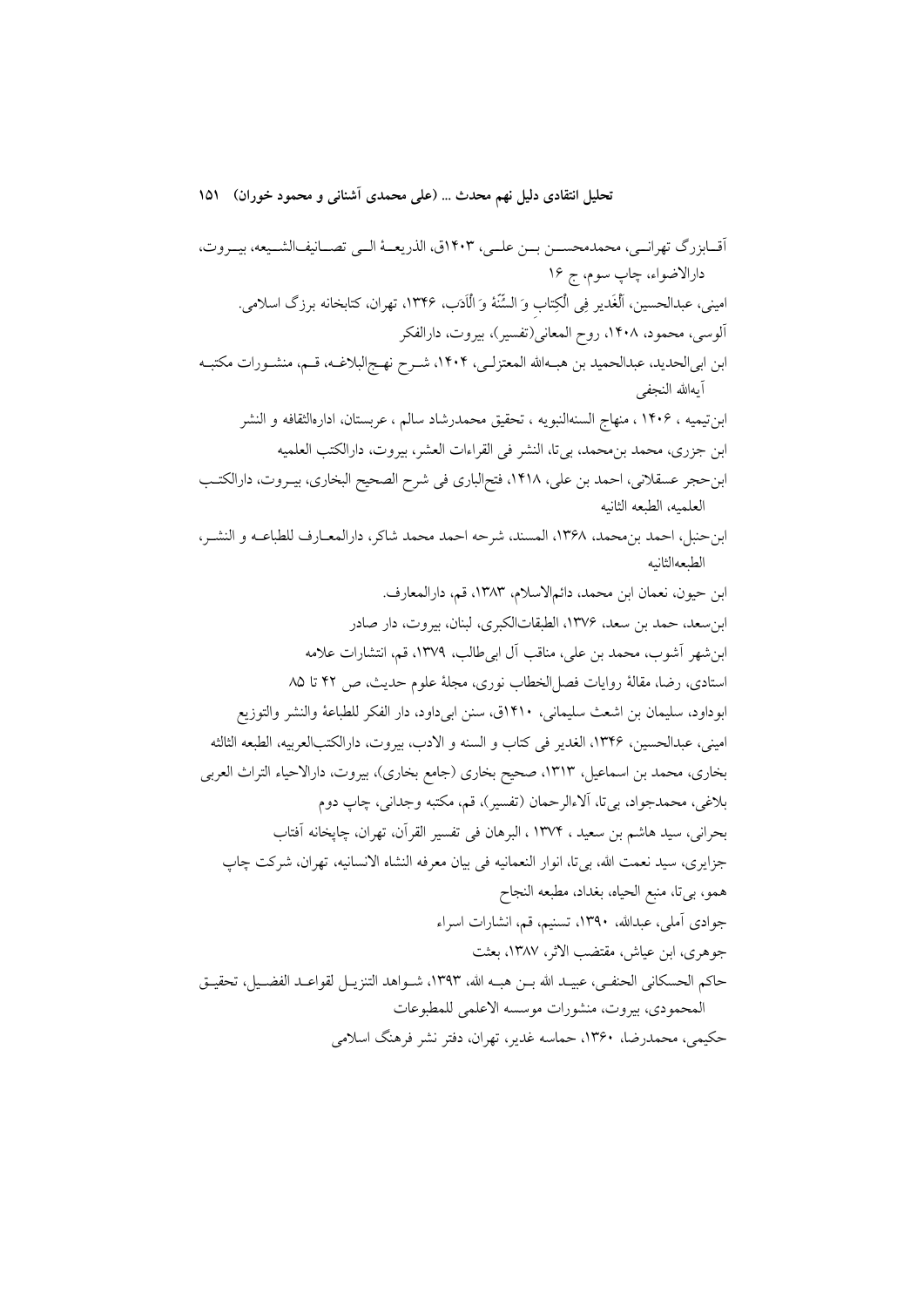۱۵۲ *یژوهشرنامهٔ علوی*، سال ۱۲، شمارهٔ ۲، پاییز و زمستان ۱۴۰۰

حلي، حسن بن سليمان، مختصر البصائر، ١۴٢١، قم، النشر الاسلامي خمینی، سید روح الله، بیتا، کشف اسرار، بیجا خميني، سيد روح الله، 1372، انوارالهداية في التعليقة على الكفاية٬ تهران، انتشارات مؤسســه تنظـيم و نشر آثار امام خمینی(س) خوران، محمود، ١٣٨٨، «بررسي علل عدم ذكر نام حضـرت علـي(ع) در قـرآن»، پايـان نامـه ارشـد دانشگاه علوم و معارف قرآنکریم، دانشکده تهران خويي، سيد ابوالقاسم، ١٣٩۴، البيان في تفسير القرآن، قم، چاپ علميه رحیم زاده، حسین ؛ نهاوندی، عباس، مقالهٔ بررسی سریال زندگانی شیخ مفیـد، مرکــز پــژوهشهـای اسلامي صدا و سيما سبحاني تبريزي، جعفر، ١٣٨٨، تقرير ابحاث الاستاذ الاعظم و العلامة الافخم الامام الخميني ، تهـران، موسسه تنظیم و نشر آثار امام خمینی(ره) سبحانی تبریزی، جعفر، ۱۳۸۵، راهنمای حقیقت ؛ پرسش و پاسخ پیرامـون عقایــد شـیعه. برگزیــده، تهران، انتشارات مشعر سليماني في، هادي و شاكرين، حميد رضا، مقالهٔ « اثبات امامت خاصه از طريق تواتر نصوص اســامي همةُ ائمه(ع) »، فصلنامة كلام اسلامي، سال ٢٧، شمارة ١٠٨، صص ٥٣ تا ۶٨ سيوطى، عبدالرحمان بن ابوبكر، ١۴١۴، الاتقان في علوم القرآن، بيروت، دار ابن كثير سيوطى، عبدالرحمان بن ابوبكر، ١۴٠۴، الدر المنثور فـي تفسـير بالمــأثور، منشــورات مكتبــه آيــه الله العظمى مرعشى شرف الدين موسوى عاملي، سيد عبدالحسـين، 375، الـنص و الاجتهـاد، ترجمــه علــي دوانــي، دفتـر انتشارات اسلامی شوشتري ، نور الله بن شرف الدين ، ١٣٧٧ ، مجالس المؤمنين ، تهران ، انتشارات اسلاميه شوشتري (الحسيني المرعشي التستري) ، (قاضي) نورالله ، ١۴٠۴ ، احقـاق الحـق و ازهـاق الباطـل، تحقيق سيد شهاب الدين مرعشي نجفي، قم، مكتبه آيه الله مرعشي نجفي شوشتري (الحسيني المرعشي التستري) ، (قاضي) نورالله –صادقي تهراني، محمـد، ١۴١٠ق، الفرقـان في تفسير القرآن بالقرآن و السنه، قم: فرهنگ اسلامي صدوق، ابوجعفر محمد بن علي بن بابويه، ١٣٧۶، اكمال الـدين، تصـحيح علـي اكبـر غفـاري،تهران دفترنشر فرهنگ اسلامی طباطبايي، ١٣٧۴، سيد محمد حسين، الميزان في تفسير القرآن، تهران، دفتر انتشارات اسلامي طباطبايي، ١٣٧٩، قرآن در اسلام، تهران، دارالكتب الاسلاميه، چاپ نهم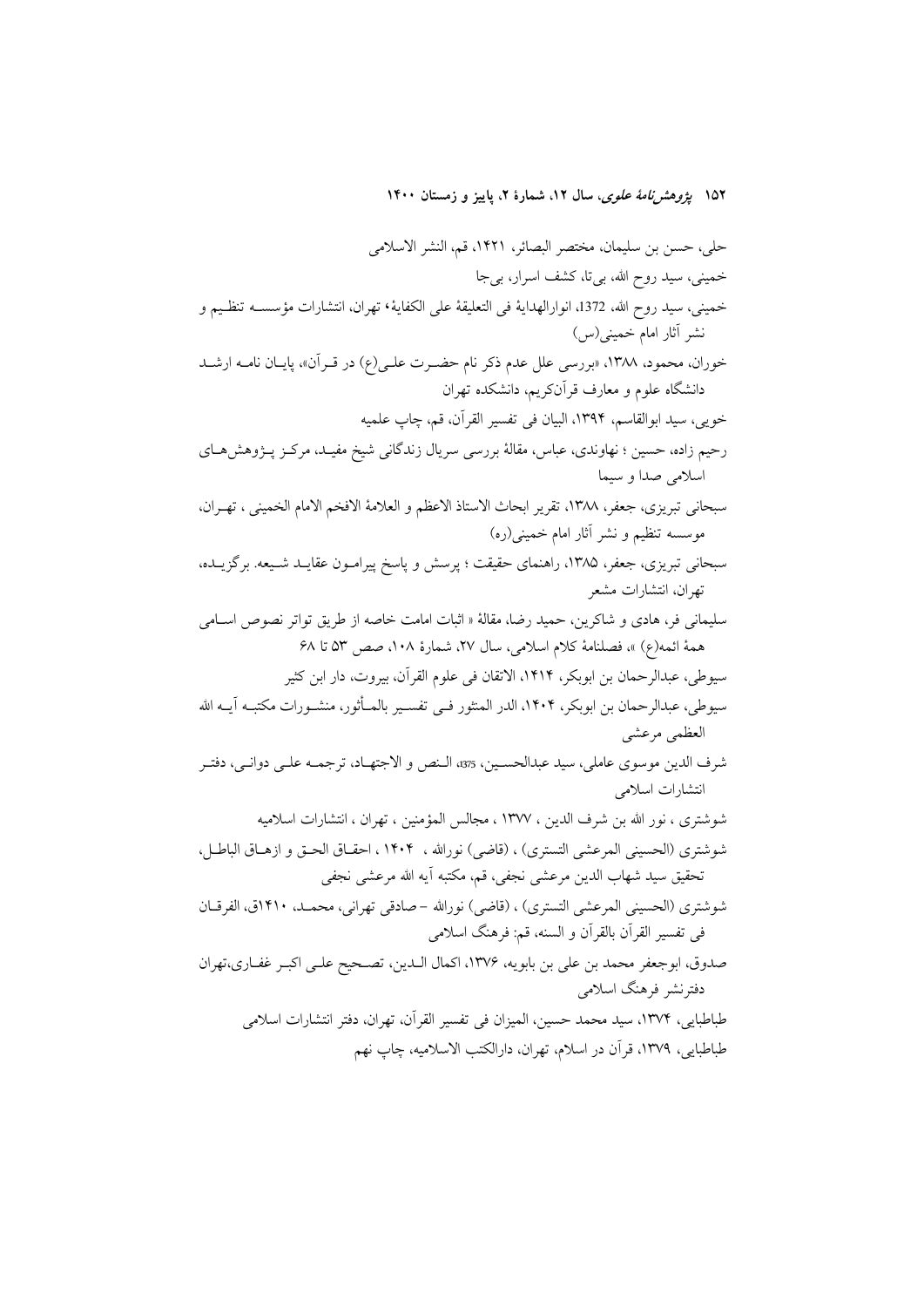تحليل انتقادي دليل نهم محدث … (علمي محمدي آشناني و محمود خوران) ١٥٣

عسـگري، سـيد مرتضـي، ١٣٧٨، القـراَن كـريم و روايـات المدرسـين، قـم، انتشـارات دانشـكده اصول الدين، چاپ اول عسگري، سيد مرتضي، ١٣٨۶، ولايت علي(ع) در قرآن و سنت پيامبر(ص)، قم، انتشــارات دانشــكده اصول الدين، چاپ چهارم عيّاشي، محمد بن مسعود، ١۴١١، تفسير العياشي، بيروت، مؤسسه الاعلمي فيض كاشاني، محمد محسن، ١٣٨۴، تفسير الصافي، تهران، چاپ اسلاميه فخـر رازي ، محمــد بــن عمــر ، ١۴٢٠ ، التفســير الكبيــر (مفــاتيح الغيــب) ، بيــروت ، دار احيــاء التراث العربي قرطبي، محمد بن احمد، ١۴٠۵، الجامع، لاحكام القرآن (تفسير)، بيروت، دار احياء التراث العربي كاشف الغطاء، (شيخ) جعفر بن خضر، ١٣٨٠، كشف الغطاء عن مبهمات الشـريعه الغـراء، قـم، دفتـر تبليغات اسلامي كاشف الغطاء، هادي بن عباس، ١٣٥۴ق، المستدرك على نهج البلاغه، مطبعه الداعي، نجف اشرف كليني، ابوجعفر محمد بن يعقوب،١٣٨٧، الكافي (اصول كافي)، ترجمه و شرح سيدجواد مصـطفوي، تهران، انتشارات علميه اسلاميه مجلسي، محمدباقر بن محمدتقي، ١٩٨٣م، بحار الانوار، بيروت، مؤسسه الوفاء محدّثی، جواد، ۱۳۸۴، فرهنگ غدیر، قم، نشر معروف، چاپ اول محمّدیآشنانی، علی،۱۳۸۶، درسنامه تحریفiایذیری و تحریفنایافتگی قرآنکریم، دانشکده علـوم قرآن تھران محمّدیآشنانی، علی، ۱۳۹۱، درسنامه تاریخگذاری قرآنکریم، دانشکده علوم قرآن تهران محمّدیآشنانی، علی، ۱۳۹۲، درسنامه بررسی مقایسهای قرآنکریم و عهدین، دانشـکده علــوم قــراَن تھر ان محمّدیآشنانی، علی،۱۳۹۵، تبیین مولفه های نظریه جمع الهی قرآن؛ دانشکده علوم قرآن تهران مرتضى عاملي، سيد جعفر، ١٣٧٧، حقايقى مهم پيرامون قرآن كريم، ترجمه سيد حسن اسلامي، قسم، دفتر انتشارات اسلامی، چاپ سوم مسلم، ابن الحجاج قشيري، ١٣٣٣، صحيح مسلم، مصر، مكتبه محمدعلى صبيح مصباح یزدی، محمّد تقی، ۱۳۷۵، آموزش عقاید، چاپ و نشر سازمان تبلیغات اسلامی معارف، مجید، ۱۳۸۳، مباحثی در تاریخ و علوم قرآن، تهران، نبأ معرفت، محمدهادي،١٣٩۶، التمهيد في علوم القرآن، قم، دفتر نشر اسلامي، چاپ اول